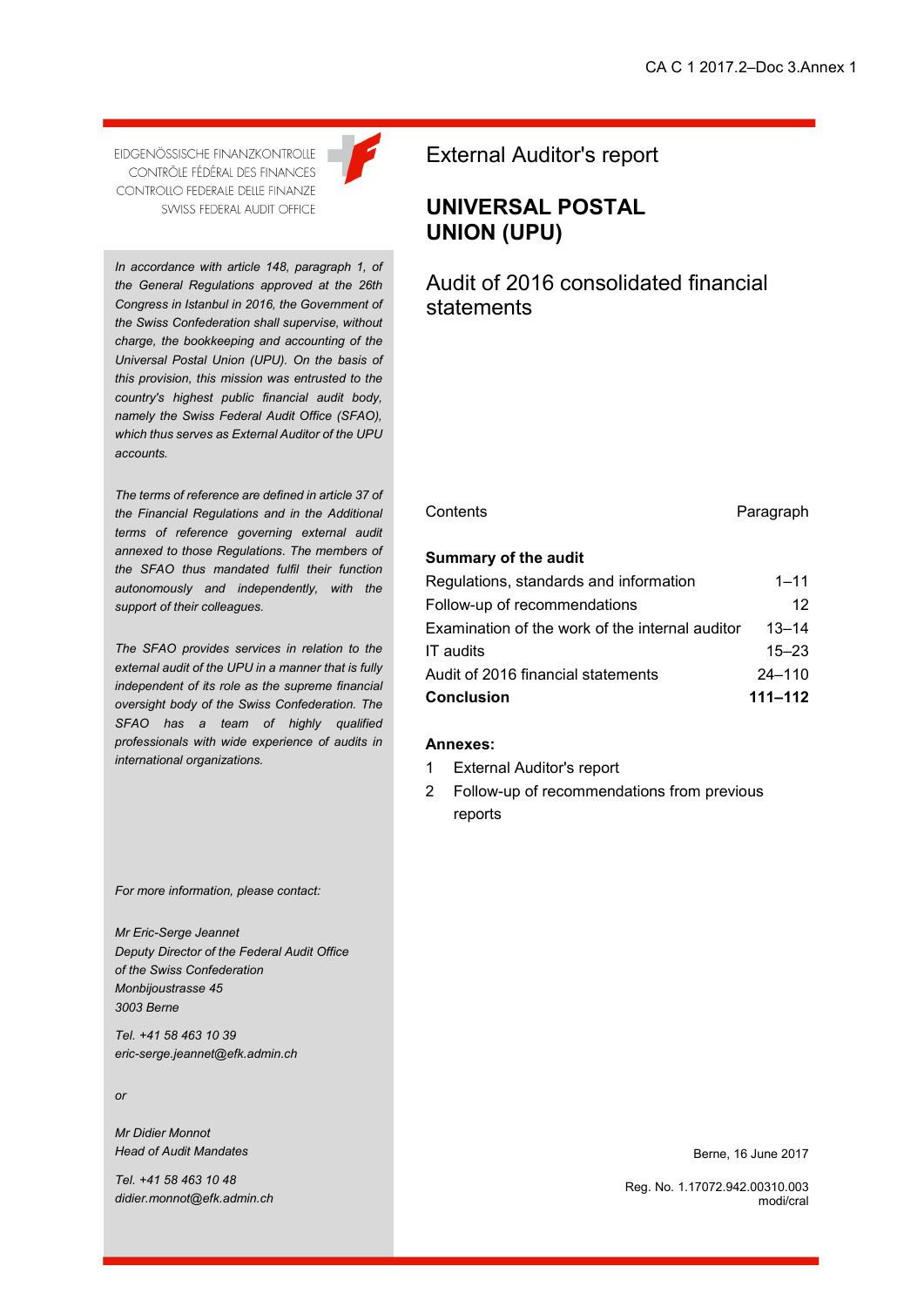## **Summary of the audit**

As External Auditor of the Universal Postal Union (UPU), the Swiss Federal Audit Office (SFAO) confirms that the audit of the 2016 consolidated financial statements presented under the International Public Sector Accounting Standards (IPSAS) gave a satisfactory result overall, and that it is able to issue an audit opinion without reservation

The 2016 financial year ended in a net result of 1.4 million CHF. This positive result was made possible in particular by the dissolution of the provision for doubtful debts of 9 million CHF. This very significant dissolution was the consequence of the signing of a number of amortization schedules with countries under sanctions. Without this exceptional income, 2016 would have ended in a loss. The issue of the distortion of the result stemming from variations in the provision for doubtful debts is discussed in more detail in this report. A recommendation has been made on this subject.

The financial situation of the UPU remains worrisome despite the positive balance recorded in 2016. Own funds remain negative (-85.9 million CHF) at the end of 2016. Moreover, the entry into force on 1 January 2018 of the future standard IPSAS 39 on employee benefits seems likely to have significant negative consequences for the UPU's net assets. This new standard will entail a change in the method for recognition of actuarial gains and losses. Based on the 2016 accounts, this would mean recording a reduction in own funds of close to 110 million CHF. Moreover, the SFAO recommends that the UPU study the possibility of taking account of the concept of risk sharing provided for provident schemes in the new Swiss law to be introduced with IPSAS 39. This would mitigate the impact of the significant rise in staff benefit liabilities that will be put to account in 2018.

Review of the recommendations shows that the International Bureau is continuing its efforts to implement them. However, 21 recommendations are still outstanding. Most concern management processes (14 outstanding recommendations) and information technology (six outstanding recommendations).

## **Regulations, standards and information**

#### *Financial regulations and purpose of the audit*

1 Financial year 2016 was governed by the relevant provisions of the Constitution and of the General Regulations (Doha 2012); by the Financial Regulations and the Rules on Financial Administration, Accounting Organization and Control of the UPU; and by the International Public Sector Accounting Standards (IPSAS).

2 This report describes the audits of the UPU's consolidated financial statements drawn up at 31 December 2016, comprising the statement of financial position, the statement of financial performance, the statement of changes in net assets, the statement of cash flow, the statement of comparison of budget and actual amounts, and the notes to the financial statements.

3 The 2016 accounts of the UPU Provident Scheme were the subject of a separate audit report and correspondence. The same goes for the accounts of the three translation services (Arabic, English and Portuguese), given that they are not consolidated.

# *Audit standards, information and acknowledgments*

4 The audit was conducted in accordance with the International Standards on Auditing (ISA<sup>[1](#page-1-0)</sup>), and in compliance with the additional terms of reference annexed to the UPU's Financial Regulations.

5 When carrying out spot checks, the SFAO selected samples based on risk or the relative size of the amounts recorded under the headings examined.

<span id="page-1-0"></span>6 The result of the audit was initially communicated to the Finance Directorate (DFI) at meetings on 22 December 2016 and 16 June 2017. The latter meeting served as the final discussion, and was held in the presence of Mr P. Clivaz, Deputy Director General; Mr V. Dubenko, Director of Finance; Mr O. Dreier, Chief Accountant, and Mr F. Wermeille, Acting Governance and Management Information Systems Coordinator,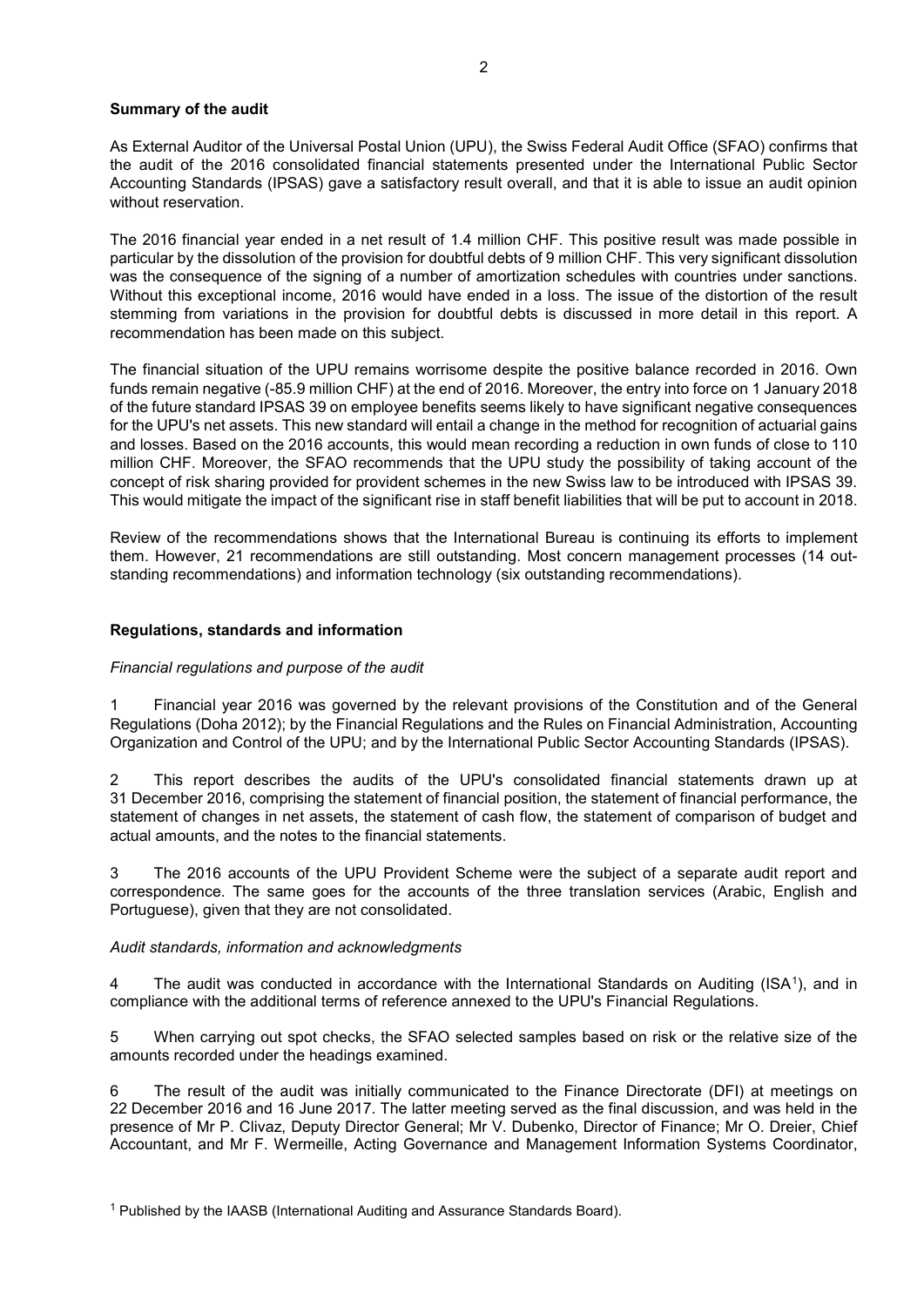along with Ms S. Houhou and Ms M. Voisard, experts from the Accounting and Treasury Programme. The SFAO was represented by Mr D. Monnot, Head of Audit Mandates, and Mr A. Crevoiserat, Audit Manager.

7 The SFAO will not reproduce in this report the points and issues of minor importance that were clarified and discussed during the course of the audit or at the above-mentioned meetings with the DFI.

8 During the audit work, the SFAO regularly met with Mr O. Dreier, with other employees in the DFI, as well as with members of other International Bureau directorates, depending on the subject matter.

9 The SFAO would like to emphasize the good spirit of collaboration and openness that prevailed throughout the performance of the audit. It also wishes to express its appreciation for the helpfulness shown by all the UPU officials approached in providing the information and documents required to carry out its task.

10 In accordance with article 9 of the Additional terms of reference governing external audit, the Director General gave me his comments by letter dated 21 July 2017. They are included in this report.

11 This report was originally written in French; the SFAO points out that the French version is therefore the official version.

## **Follow-up of recommendations**

12 Review of the recommendations shows that the International Bureau is continuing its efforts to implement them. Nonetheless, there remain 21 outstanding recommendations, listed in Annex 2 to this report. Most concern management processes (14 outstanding recommendations) and information technology (six outstanding recommendations).

## **Examination of the work of the Internal Auditor**

13 During the interim and final audits, the SFAO conducted a review of the work of the internal auditor. The internal audit function has been outsourced to Ernst & Young since 2011.

14 The internal audit reports<sup>[2](#page-2-0)</sup> that were reviewed contain interesting observations that require action on the part of the UPU. However, these observations have no direct influence on the work of auditing the 2016 consolidated financial statements.

# **IT audits**

*Work done*

15 During the interim audit performed at the end of 2016, the SFAO conducted an IT audit focusing, among other things, on general IT controls. In terms of the financial internal control system (ICS), these cover the following areas:

- Change management;
- Logical access management;
- Management of IT operations.

16 The SFAO verified the existence of general IT controls by means of sampling. It found the general IT controls currently in place at the UPU to be adequate to cover the IT risks surrounding regular accounting and bookkeeping.

17 During the interim audit in November 2016, the IT function was undergoing a reorganization. In particular, the DL.PIM unit was being integrated into the Postal Technology Centre. As a new structure was being put

<span id="page-2-0"></span><sup>2</sup> The reports issued in 2016 were the following:

- Follow-up on the recommendations made by the internal auditor (2011–2015);
- IT strategy.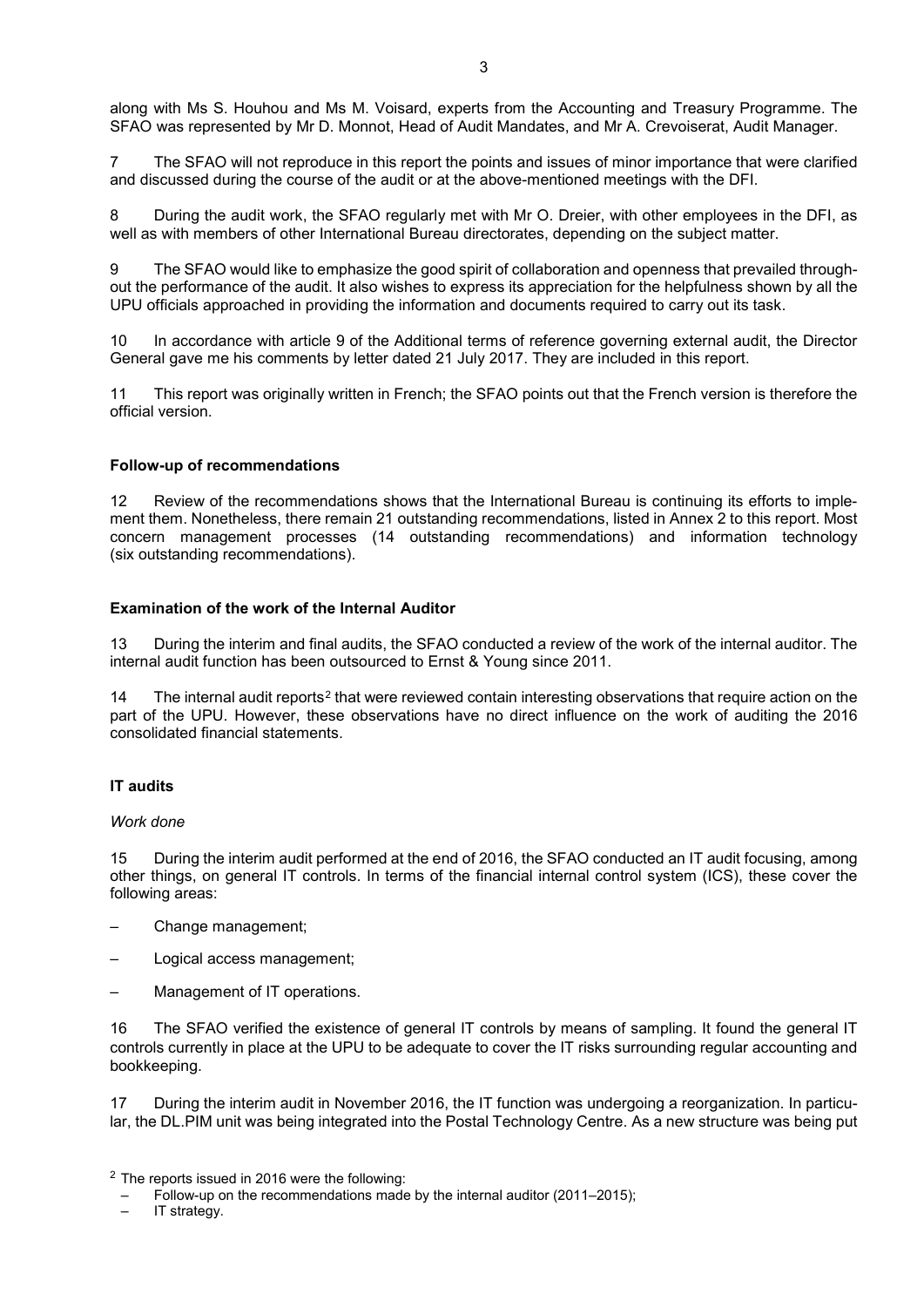in place at the time of the audit, the SFAO is not in a position to give an opinion on the IT controls that will be applied in the future.

18 The integration of DL.PIM into the PTC will have a significant impact on controls in the IT area. The use of new IT applications will also influence the control environment and the controls relating to the ICS. In addition, the reorganization will have an impact on the recommendations issued during previous IT audits. Given the integration of DL.PIM into the PTC, the recommendation relating to the IT Steering Committee cannot be implemented as planned. In its place, the UPU plans to set up an IT "steering board" for the whole organization.

19 The current IT environment is documented. From 2017, the IT landscape will change considerably, with the personnel (human resources) applications replaced by an application of the Navision system. At the time of the SFAO audit, the migration and testing activities were almost complete. The NAVISION financial application has already been in use for several years.

20 The SFAO welcomes the replacement of the HR IT applications, since the personnel management system (Sirium) and salary system (Pagole) were based on obsolete technology. Their replacement corresponds to a recommendation made under a previous audit.

21 The SFAO will take account of the organizational and technical developments in its audit plan for 2017 (e.g. modifications of procedures, changes in processes, new controls, etc.).

22 The SFAO followed up the recommendations from previous audits. It notes positive progress in the treatment of the recommendations issued. Of the nine recommendations made in 2013 and 2014, three have been dealt with and are now closed. For the remaining six, action plans and implementation deadlines have been set. Additional information on the recommendations that are still open is provided in Annex 2 to this report.

23 The SFAO will follow up the recommendations again in the second half of 2017, taking into account the changes in the IT environment and new organizational structure.

# **Audit of 2016 consolidated financial statements**

24 The audit related to the 2016 consolidated financial statements of the UPU (French version). These statements comprise the statement of financial position (financial statement I), the statement of financial performance (financial statement II), the statement of changes in net assets (financial statement III), the statement of cash flow (financial statement IV), and the statement of comparison of budget and actual amounts (financial statement V), together with the notes attached to the financial statements. These consolidated financial statements are presented under IPSAS.

## *JET analysis*

25 In auditing the consolidated financial statements, the SFAO performed an analytical review and detailed tests. In addition, as in past years, it used an accounting data extraction tool. During the final audit, an external consultant was asked to perform a JET (journal entry testing) analysis.

26 The analysis focused on the individual accounting of the Union. The results of these analyses facilitated the selection of accounting entries during detailed tests. The JET analyses also highlight unexpected or unusual transactions. The additional work did not reveal any particular problems.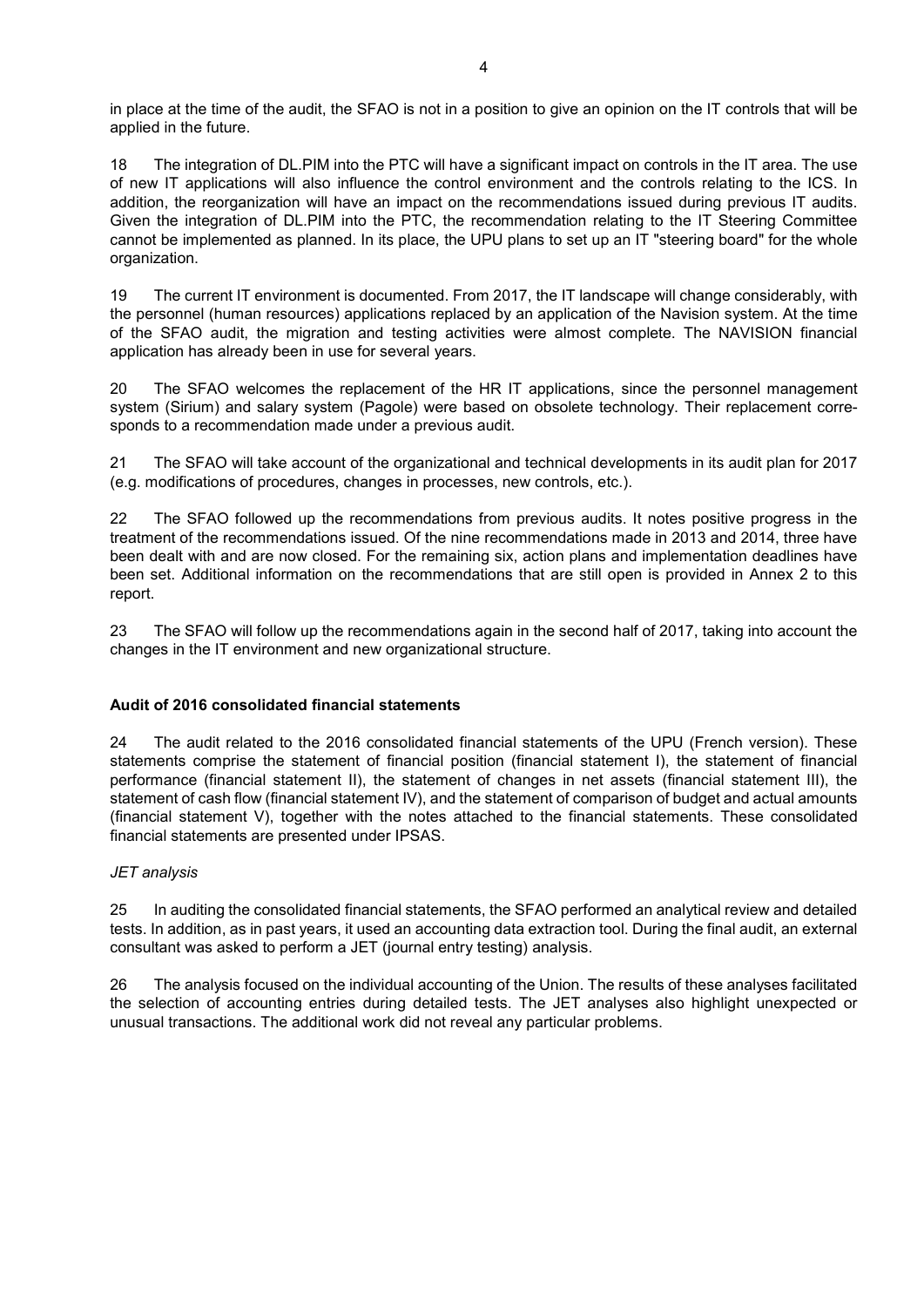## *Result for financial year*

27 Like the consolidated financial statements, the UPU Programme and Budget is drawn up on an annual basis. In accordance with IPSAS 24, the amounts reported in the consolidated financial statements have been restated to provide a basis of comparison with those indicated in the budget.

28 As regards the information contained in notes 20 to 22 concerning revenue and expenses, the SFAO checked the reconciliation of the budget values with the table in note 19 – Reconciliation of statement of comparison of budget and actual amounts (statement V) and statement of financial performance (statement II). The budgetary data is thus reconciled with the actual amounts of income and expenses of the 2016 financial year. The excess income for 2016 was 1,404,768 CHF. The previous financial year ended in excess expenses of 9,239,651 CHF.

29 As regards the budget implementation, the SFAO refers to the International Bureau's comments in the consolidated financial statements.

## *IPSAS implementation*

- 30 The IPSAS Board published five new standards which took effect on 1 January 2017, namely:
- IPSAS 34: Separate Financial Statements;
- IPSAS 35: Consolidated Financial Statements;
- IPSAS 36: Investments in Associates and Joint Ventures;
- IPSAS 37: Joint Arrangements;
- IPSAS 38: Disclosure of Interests in Other Entities.

Those five standards replace the following standards: IPSAS 6 (Consolidated and Separate Financial Statements); IPSAS 7 (Investments in Associates); and IPSAS 8 (Interests in Joint Ventures). Given their date of their entry into force, these new standards do not apply obligatorily to the 2016 UPU accounts. However, the organization decided to apply them in anticipation.

31 In a previous report, the SFAO recommended that the UPU conduct an analysis of its consolidation perimeter in the light of these new standards in order to determine whether they would have an impact on the organization, particularly in terms of the need to consolidate the financial statements of the translation services. The findings of the UPU's analysis suggested that the new standards have no impact on the consolidation perimeter. The SFAO carried out its own additional analysis and concluded that no new entity or activity fell within the framework of IPSAS 35 to 37 and needed to be consolidated, accounted for using the equity method of accounting, or integrated. As regards IPSAS 38, which sets out the various information obligations, the analysis showed that a few additional elements should be mentioned in the notes annexed to the consolidated financial statements. The points for improvement were communicated to the DFI and the consolidated financial statements for 2016 were adapted accordingly.

## *Internal control system (ICS) for account closure and consolidated financial statement preparation*

32 In the report on the 2013 accounts, the SFAO issued a recommendation on various aspects of the ICS relating to the account closure process that ought to be improved. Certain measures were taken by the UPU for the closing of the 2014 and 2015 accounts. However, these proved insufficient as, during the final audit conducted in the spring of 2016, the SFAO still had to propose numerous corrections in the consolidated financial statements. Four-eyes review was not yet being performed in a sufficiently effective way. In addition, the complete consolidated financial statements were not ready at the beginning of the audit.

33 An improvement in the situation was noted this year: while the consolidated financial statements submitted to the SFAO still contained a few errors and inconsistencies, these were less numerous than the previous year. The following positive points are worth noting: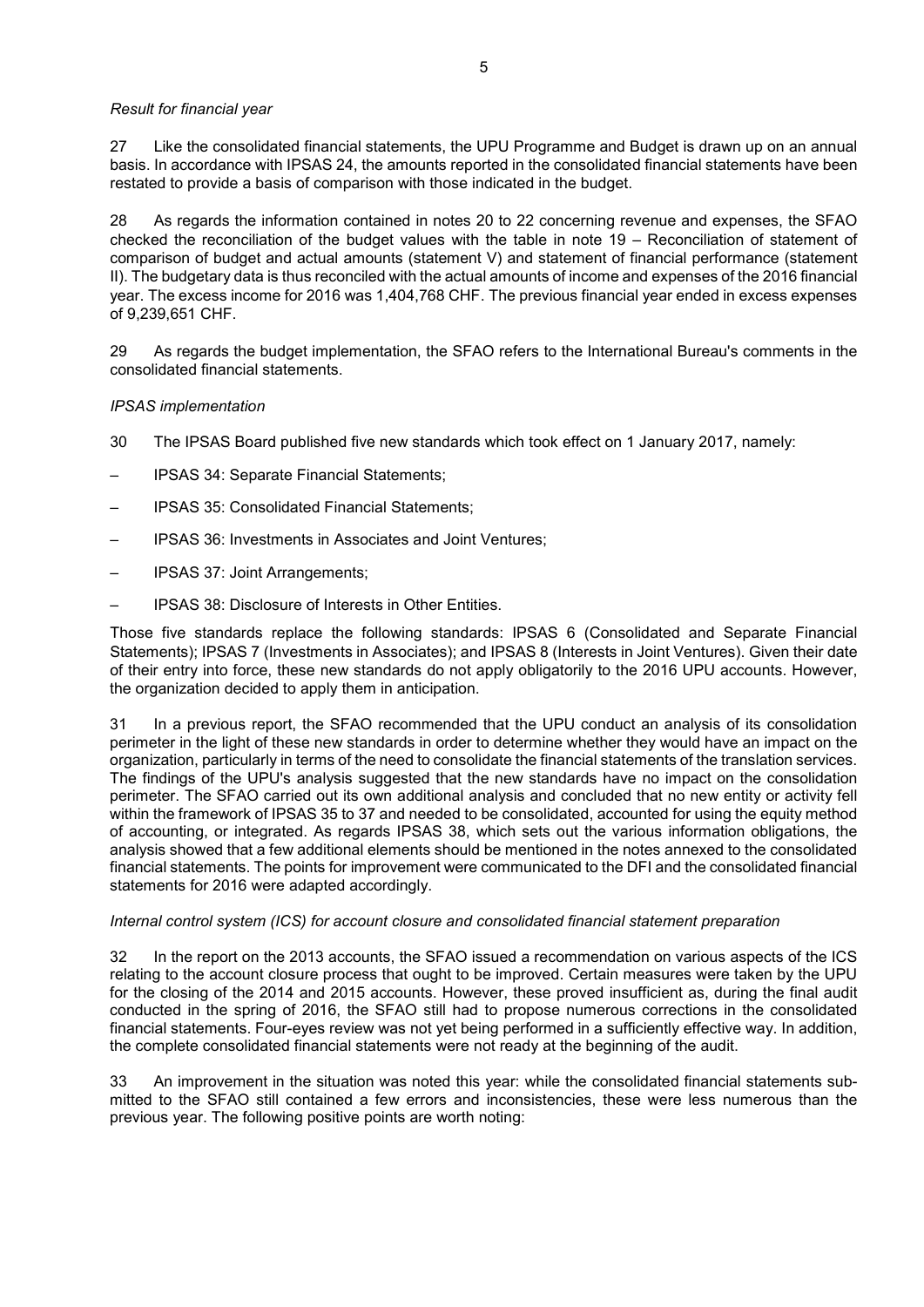- The consolidation was able to be carried out automatically using the Navision accounting system;
- More systematic use of up-to-date office software tools helped to prevent the arithmetic errors sometimes noted in the past;
- All the balances of headings, particularly those relating to own funds, were able to be justified directly by adding together the constituent elements;
- The number of extra-accounting manual adjustments was kept to a strict minimum.

34 The SFAO also underlines the fact that the UPU called on the services of an external consultant, not to help with the preparation of the consolidated financial statements, as was the case in the past, but to review the work done. Involving an external consultant in this way is worthwhile: it enables the DFI to maintain the quality of its account closure activities, while providing better assurance of the quality of the consolidated financial statements. Review by an IPSAS specialist external to the organization is very useful, and the SFAO encourages the DFI to continue down this path in the future.

35 The SFAO therefore considers this recommendation on the account closure and consolidated financial statement preparation to be closed.

## *Cash and cash equivalents*

36 The balances of the various cash accounts at 31 December 2016 were compared with those obtained from statements issued by the depositories. The cash amounts posted (41.5 million CHF in total) comply with the principle of the availability of funds within 90 days.

37 In accordance with IPSAS 2, note 3 to the consolidated financial statements indicates the portion of cash holdings available for use and the portion subject to restrictions. At 31 December 2016, the UPU held 21.6 million CHF, with the balance subject to restrictions. It should be noted that the proportion of cash freely available to the Union has fallen again. It stood at 24.6 million CHF at the end of 2015, and 30 million CHF at 31 December 2014.

## *Investments*

38 Total current investments amounted to 97.8 million CHF at the end of 2016. Meanwhile, investments only realizable after 31 December 2017 amounted to 4.5 million CHF and were presented with the non-current assets. Total investments therefore amounted to 102.3 million CHF, up from 88 million CHF at 31 December 2015.

39 In 2014, the UPU decided to invest 70 million USD in a capital guarantee fund. That fund recorded unrealized losses totalling 2.8 million CHF in 2014 and 2015. For the financial year under review, the situation turned around and income of approximately 1.3 million CHF was recorded as a financial receipt. At year end, the value of this fund was 69.4 million CHF. The increase in the balance compared to the end of 2015 (65.2 million CHF) can be explained firstly by the capital gain realized in 2016, and secondly by the change in the CHF/USD exchange rate.

40 During the interim audit, certain financial receipts shown in the accounts were selected and audited on the basis of the corresponding accounting vouchers. The checks did not reveal any particular problems.

## *Accounts receivable (exchange and non-exchange transactions)*

41 During the interim audit, the SFAO carried out various checks on accounts receivable. The checks showed that sanctions had been duly imposed on all the member countries that should be under sanctions according to the current rules. Likewise, an examination of existing amortization plans and those created, ending or cancelled in 2016 showed no particular problems.

42 Current receivables (from both exchange and non-exchange transactions) represented a net value of 37.9 million CHF (49 million CHF at the end of 2015), and non-current receivables (from non-exchange transactions) 12.6 million CHF (1.5 million CHF at the end of 2015). Overall, there was virtually no variation in total receivables between 2015 (50.6 million CHF) and 2016 (50.5 million CHF). There was, however, a change in the respective proportions of current and non-current receivables, due to the holding of the 2016 Istanbul Congress. Several countries subject to sanctions asked to benefit from an amortization schedule so as to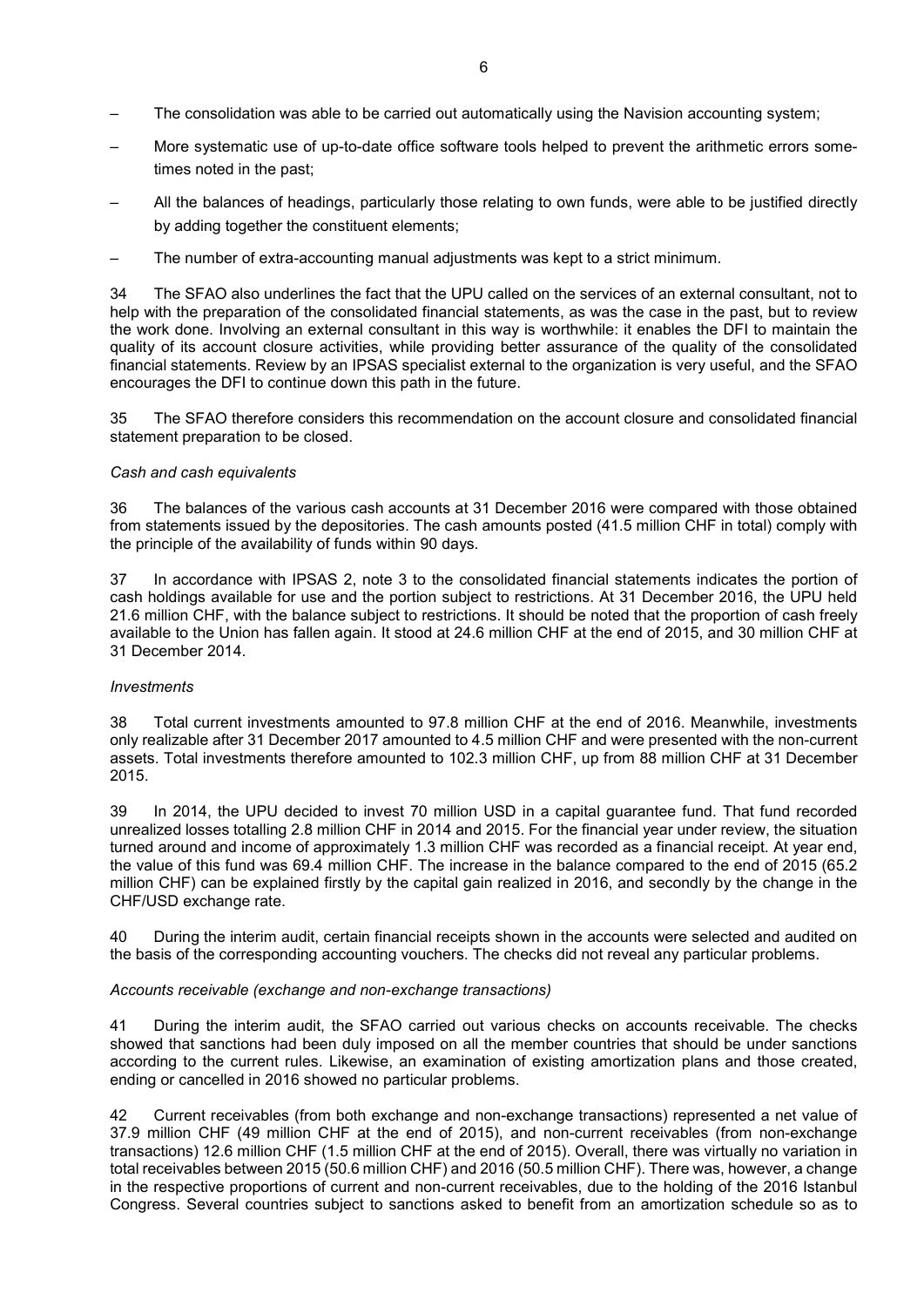recover their voting rights. As the amortization schedules run over several years, the related receivables need to be presented under non-current assets.

43 Another consequence of the signing of an amortization schedule is the dissolution of the provision for doubtful debts linked to the total amount covered by the schedule. The UPU's rules require provisions to be made to cover arrears dating back more than two years. However, once a schedule is signed, there are no longer any arrears. Amounts whose status changes from "country under sanctions" to "country with amortization schedule" lead to dissolution of the provision, and vice versa.

44 These rules result in significant distortions in the accounting results over time. Experience shows that, in years when Congresses are held, significant income is presented in the accounts (9 million CHF in 2016, for example). The opposite effect is seen in years with no Congress. Expenditure to fund the provision for doubtful debts totalled 2.8 million CHF in 2015, 2.6 million CHF in 2014, and 0.7 million CHF in 2013.

**Recommendation No. 1:** The SFAO recommends that the UPU study a possible change in the rules on the provision for doubtful debts, in order to avoid the significant distortions currently seen in accounting results and thus improve the comparability of results.

**Comments by the Director General:** The UPU agrees to adapt and harmonize its rules relating to the provision for doubtful debts. All bills issued more than two years ago will thus be provisioned regardless of whether they are covered by an amortization schedule.

45 As already noted last year, the slowness with which certain member countries pay their statutory contributions is unfortunate, and impacts negatively on the cash holdings freely available to the Union.

46 The SFAO also wishes to draw attention to the ageing analysis of receivables due in note 4 to the consolidated financial statements. For the Union, this analysis shows that there is a total amount of 10.6 million CHF representing unpaid and doubtful debts. This represents close to one third of the Union's net receivables at the end of 2016. This is a dangerous situation requiring special attention on the part of the UPU.

47 The SFAO points out that the invoiced interest rates on debts in arrears are 5% for receivables related to services provided and 6% for receivables related to statutory contributions. The billing of interest is done through Navision. However, the existence of two different rates means that manual processing is required for the clients concerned, as Navision cannot handle two different interest rates for a single client. This manual processing increases the risk of error and results in additional administrative work for the DFI. Although it did not issue a formal recommendation, the SFAO proposed that the UPU take steps to enable interest on overdue payments to be billed at a single rate, in order to simplify administrative processing.

48 Following that proposal, measures were taken by the IB. Two proposals to amend articles 146 and 151 of the General Regulations were thus submitted to the CA, which decided to present the proposals to the 2016 Congress, with a view to:

- harmonizing the rates of interest on overdue payments for arrears of contributions and for sales of supplies (interest rate of 5% in both cases);
- maintaining different payment conditions for contributions and sales of supplies (payment deadline of three months for contributions and  $-$  contrary to what was proposed by the  $IB - six$  months in other cases).

49 Even if it had not been possible to achieve the full harmonization sought by the IB, uniform interest rates would still have led to significant improvements. However, at the Istanbul Congress, no steps were taken to have the proposed amendments to articles 146 and 151 of the General Regulations adopted.

50 The SFAO notes that the current situation, which creates an increased risk of error and entails additional administrative work for the DFI, is set to continue. The SFAO's proposal therefore still stands.

**Comments by the Director General:** A new proposal to this effect will be submitted to the next Congress.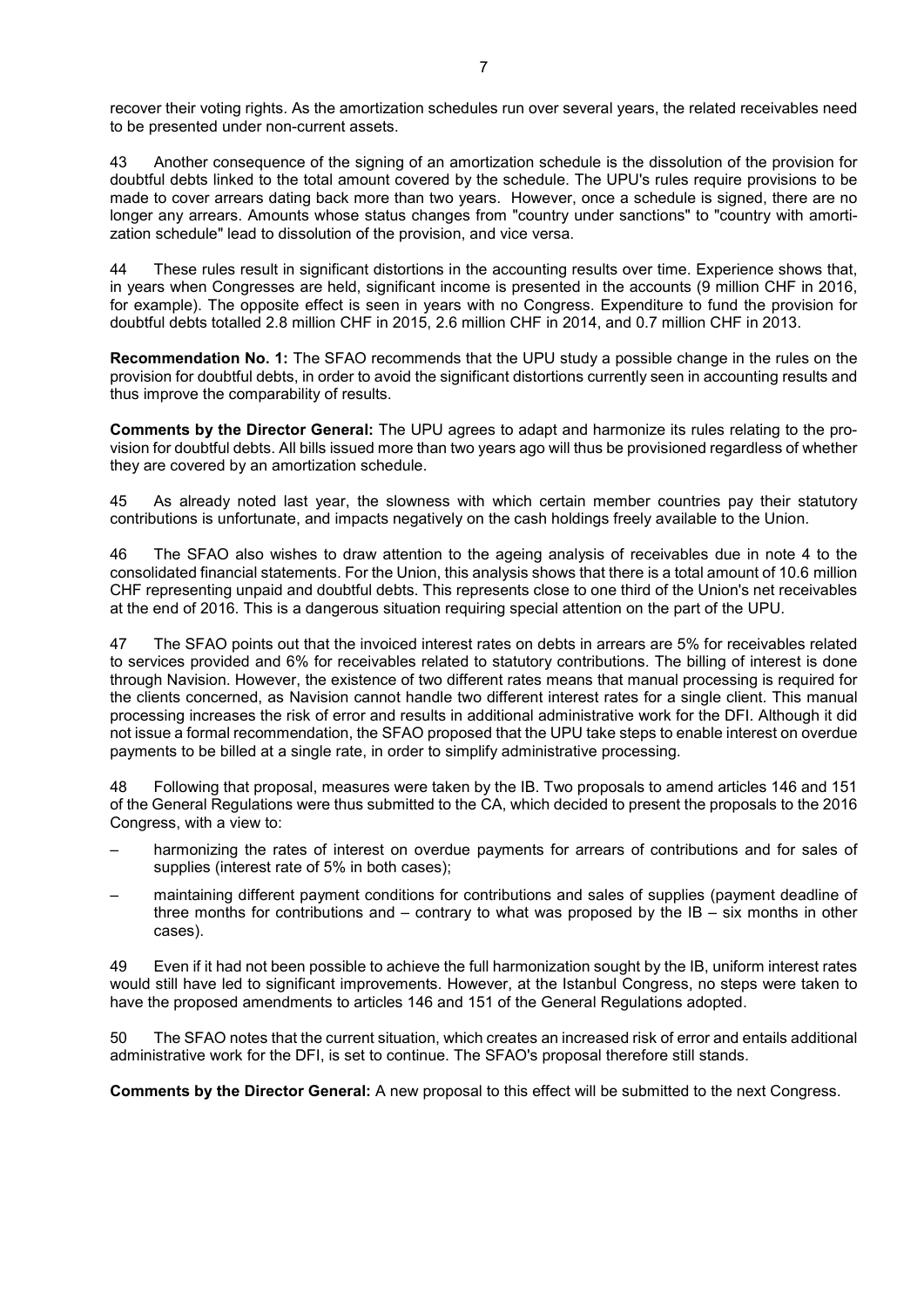### *Inventories*

51 Inventories are recorded on the balance sheet for a total of 311,999 CHF (337,842 million CHF at the end of 2015). They consist of barcode labels, UPU souvenirs offered for sale, postage stamps and international reply coupons (coupons, paper and holograms).

52 In the course of the interim audit in the autumn of 2016, a few examinations were made of the stock of souvenirs. It was noted that the rate of rotation of certain articles was low. During the final discussions on 22 December 2016, the UPU was encouraged to review the various articles making up the stock of souvenirs, and to apply discounts to those with a particularly low rate of rotation. Given the immaterial amount represented by the stocks, the SFAO decided not to make a formal recommendation on this point in this report.

53 Moreover, during the visit made to prepare a physical inventory of certain articles, the SFAO found that access to certain areas was poorly secured. However, during the aforementioned final discussions, the DFI informed the SFAO that this was an exceptional situation due to temporary staffing. As the unit value of the articles in question is low, the risk of loss of the organization's assets is of an insignificant amount. The SFAO therefore decided not to investigate this matter further, and leaves it to the UPU to decide on appropriate steps.

### *Other current and non-current assets*

54 Other current assets total 4.3 million CHF and include, in particular, prepaid expenses and deferred charges, supplier advances, staff advances, other advances and tax advances. As regards the latter, a provision of 97,414 CHF was created at the end of 2015. This sum represented the advances paid to staff in respect of taxes paid to the tax authorities of the United States of America, which dated back more than two years and had not yet been reimbursed. At the end of 2016, the provision had to be increased by 41,956 CHF, and it now amounts to 139,370 CHF. Although it will not issue a formal recommendation, the SFAO still encourages the UPU to take all possible steps to recover the ever growing amount of arrears owed by the United States of America.

55 Social Fund advances due to be repaid in more than a year's time total 25,296 CHF (10,200 CHF at the end of 2015), and are presented under "Other non-current assets".

## *Equipment*

56 Tangible assets amounted to 1.6 million CHF at the end of the financial year. They are broken down into two types: IT equipment and other equipment (machines, furniture and material). The depreciation is based on the straight-line methodology in accordance with the estimated useful life of the asset, as defined in note 2 to the financial statements. In line with IPSAS, the various heritage assets, such as the stamp collection, were not capitalized.

57 During the interim and final audits of the 2015 accounts, the SFAO had noted a few problems (tangible assets in service since 2014 but only depreciated from 2015, tangible assets put to account in 2011 but never subject to depreciation, seismic equipment that should not have been put to account). Those errors did not give rise to retroactive adjustments, given the small sums involved. There were follow-up checks in 2016 to ensure that the necessary corrections had been made by the DFI.

58 The detailed checks on the amounts put to account in 2016 did not reveal any particular problems. A critical review and detailed tests in different expenditure accounts were also performed to check that the principles for accounting of tangible assets had been followed. Here again, the checks did not reveal any particular problems.

## *Intangible assets*

59 The balance under this heading stood at 323,379 CHF. During the interim and final audits, the SFAO performed a critical review and detailed tests of the different expenditure accounts in order to ensure that the principles for recognition of intangible assets had been followed. The checks did not reveal any particular problems.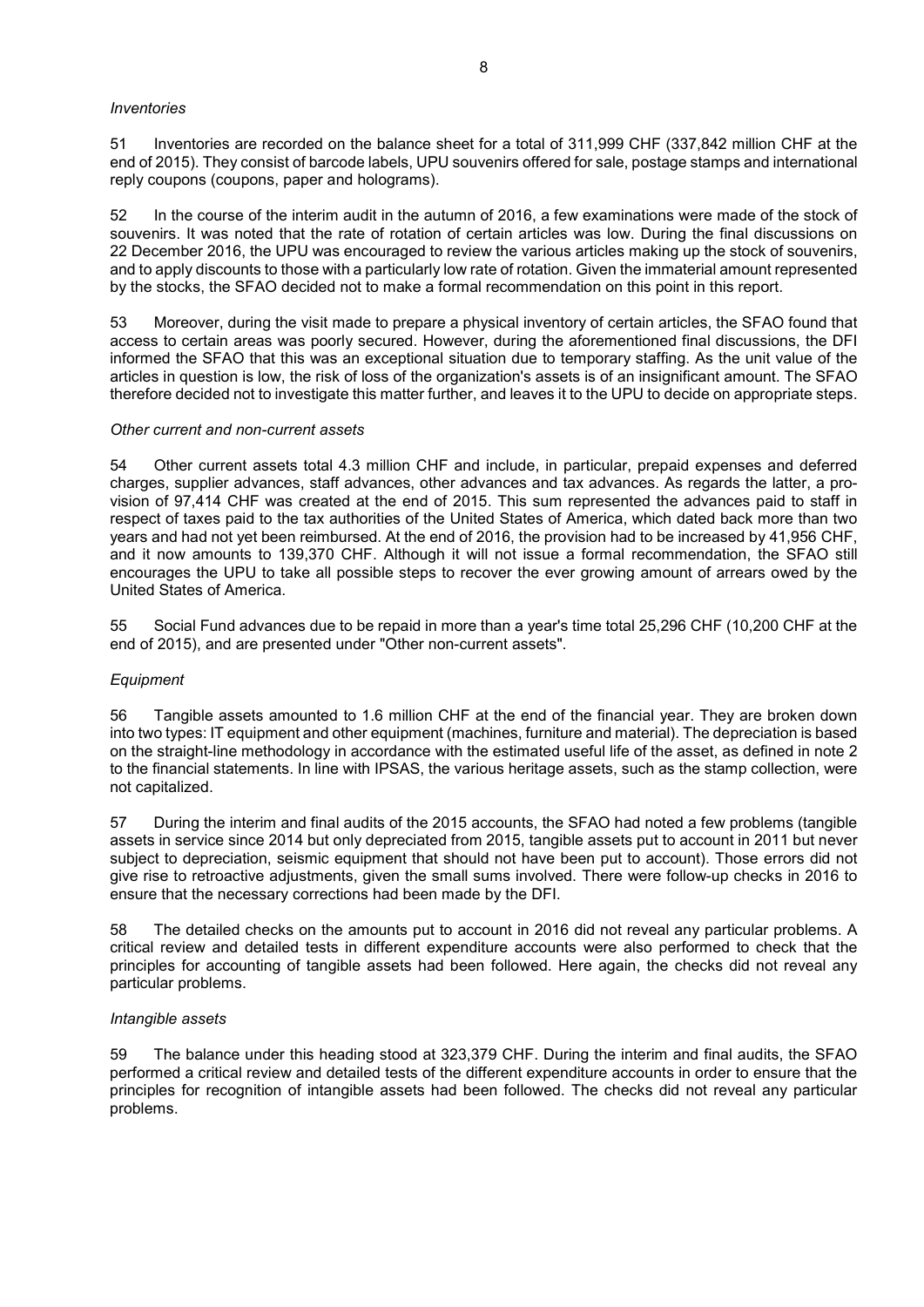### *Land and buildings*

60 The value of the building as recorded on the balance sheet is 26.2 million CHF. The rights for use of the land were not recognized. As regards the non-repayable subsidies received, $3$  these are presented as deductions from the value of the building.

61 The main sums put to account in 2016 in relation to the building concerned the renovation of the sanitary facilities.

### *Accounts payable and accrued expenses*

62 The amount of 16.8 million CHF on the liabilities side of the balance sheet was substantiated in the course of the checks.

63 As noted in the previous report, the balance of the QSF "Accrued liabilities" account was made up of old bills relating to the Global Monitoring System (GMS) project that were awaiting approval by the Board of Trustees. Since those invoices related to a sub-project that had been completed for some time, the balance of that account should have been cleared. That account needed to be linked with the QSF "Advances for projects to be regularized" account, which also included amounts relating to that same GMS project (invoices paid by the Union or the Voluntary Fund but that are to be transferred to the QSF once approved by the Board of Trustees). This "Advances for projects to be regularized" account also contained many old bills and should also have been cleared.

64 Following the recommendation made in a previous report, a reconciliation was carried out by the DFI in 2015 and almost all the amounts recorded in these two accounts were able to be reconciled. However, it was not possible to zero the balances of these two accounts, as there remained an unreconciled balance of 54,847 CHF. This work was continued and completed in 2016. At the end of 2016 there remains no unidentified amount in the two accounts in question, and recommendation No. 5 of 12 June 2015 is therefore closed.

### *Short-term employee benefits*

65 The provision for overtime and accrued leave days amounts to 1.8 million CHF, very slightly higher than in 2015. The accuracy and relevance of the amounts was checked by analyzing the individual data of UPU staff.

66 The SFAO notes, however, that the problem observed during the 2014 audit of the accounts remains an issue: Since the transition to the new version of MS Office, direct exports from the leave and overtime management system (VisualWeb) to Excel are no longer possible. A DRH employee must therefore manually enter into an Excel file the end-of-year overtime and vacation balances for all the organization's staff. A manual procedure involving the entry of hundreds of items of data inevitably carries with it a high risk of error.

67 Two years ago, the SFAO recommended that the UPU find a technical solution to avoid the need for such manual entries. However, no measures were taken. The SFAO does not wish to monitor this recommendation any further, and considers the risk to be a matter for the UPU.

## *Deferred revenue*

68 Deferred revenue is recognized as a liability on the balance sheet for a total amount of 64.9 million CHF. It represents the assessed contributions billed in advance, and tied funds received from third parties. The figure was higher than in 2015 as a result of an increase in current Quality of Service Fund projects.

69 Following the implementation of an old recommendation by the SFAO, in 2015 the DFI prepared, for the first time, a list of inactive tied third-party funds and tied own funds. This approach enables funds that are able to be closed to be identified. However, the approach initially taken was not followed through to its conclusion, as none of the funds identified was closed. In its report of 27 June 2016, the SFAO recommended that the DFI contact external funding bodies (for the tied third-party funds) or the project managers (for tied own funds), so that they could indicate how they would like to use the balances (reimbursement, transfer to another fund, or balance freely usable by the UPU).

<span id="page-8-0"></span><sup>3</sup> The UPU received non-repayable subsidies from the City of Berne when the building was constructed, and more recently from the Buildings Programme of the Swiss Confederation and the Building Foundation for International Organizations when the renovations were carried out between 2013 and 2015.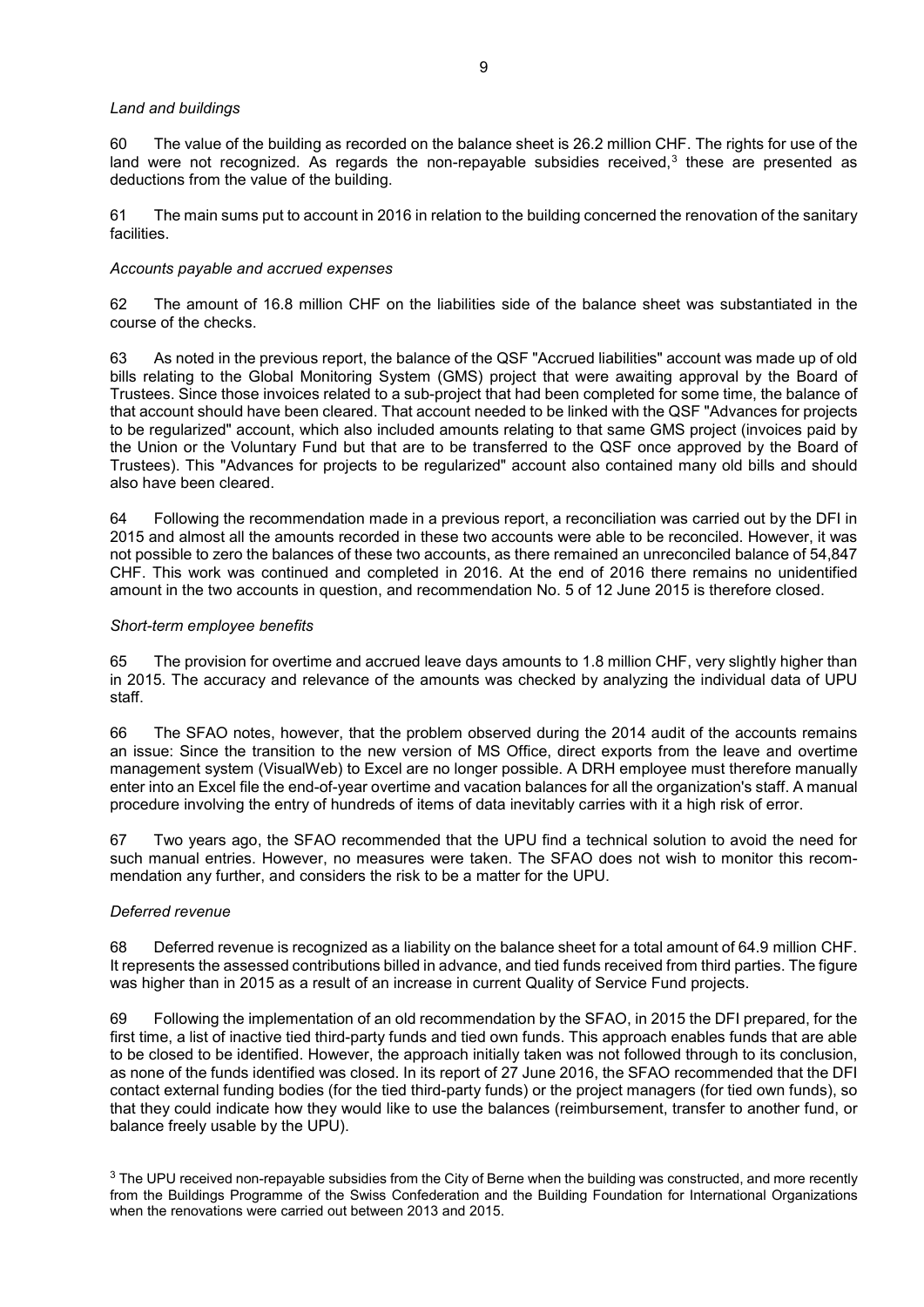70 In 2016, two inactive funds were closed. However, as far as tied third-party funds are concerned, no steps have yet been taken with the external funding bodies. The recommendation was therefore not fully implemented, and the work already begun should continue in 2017.

71 At the end of 2015, the PLANET-UE-01 fund was presented with the conditional voluntary funds which come under deferred revenue. At that date, this fund had a negative balance of 186,716 CHF. Formal notice was sent to the company that had promised the funds (PlaNet Finance) on 8 November 2016 to obtain payment of the sums owed. This enabled the UPU to collect the sums owed by this external funding body. The situation was therefore resolved in 2016. The SFAO notes that there were no longer any negative funds shown under conditional voluntary funds at 31 December 2016.

## *Advance receipts*

72 Advance receipts totalled 84.3 million CHF, slightly down on the previous year. They essentially comprise the credits available to designated operators for carrying out QSF projects, which amounted to 76.6 million CHF at the end of 2016.

## *Funds-in-trust held for translation services*

73 The three translation services are not included in the consolidation perimeter. They are the subject of separate financial statements that are still presented in accordance with other accounting standards. The amount of 7.1 million CHF, shown under current liabilities, represents the three current accounts managed by the Union on behalf of the translation services. The amounts held are as follows: 4.6 million CHF for the Arabic Translation Service, 2.2 million CHF for the English Translation Service, and 0.3 million CHF for the Portuguese Translation Service.

74 The SFAO considered whether these three services needed to be consolidated following the entry into force of IPSAS 35 to 37. It concluded that the UPU has no significant influence or control over the decisions and activities of these services. The activities are decided upon solely by the bodies of the three services, and their annual accounts are approved by the same bodies. The same goes for the budget and expenses. The UPU is merely the agent for the management and administration of these three services. Consequently, these three entities are not included in the consolidation perimeter.

## *Borrowing*

75 The interest-free loan representing funds borrowed from the Swiss Confederation to build the headquarters building is shown under two distinct headings on the liabilities side of the balance sheet. The portion of the loan that is payable in the upcoming year is shown under current liabilities for an amount of 375,760 CHF (the same amount as at 31 December 2015). The portion of the loan that is not payable in the upcoming year is shown under non-current liabilities for an amount of 1.1 million CHF (1.4 million CHF at 31 December 2015). The loan payable after one year is shown on the balance sheet at amortized cost, using the effective interest rate method.

76 Calculated using a discount rate of 1.15%, the value of the theoretical interest for 2016, which the UPU would have had to pay if the loan had been carried out under normal market conditions, would be 20,880 CHF. As for the total value of the interest waived up until the final reimbursement in 2020, this amounts to 42,238 CHF.

# *Provisions*

77 The provision entered on the liabilities side of the balance sheet concerns proceedings and litigation under way. It was significantly increased in 2015, owing to cases filed with the International Labour Organization Administrative Tribunal following the 2015 reorganization. On that occasion, a number of staff members had their contracts terminated, and the persons concerned are challenging these terminations.

78 In 2016, two cases were considered by the Tribunal. For these two cases, a total of 10,660 CHF had to be paid out by the UPU. As the total provision amounted to 75,000 CHF, the balance of 64,340 CHF was dissolved. No new disputes or proceedings were filed during the financial year under review. At 31 December, the provision totalled 925,000 CHF (1,000,000 CHF at the end of 2015). It represents the best possible estimation of the amount that the UPU might be required to pay for the four pending legal proceedings.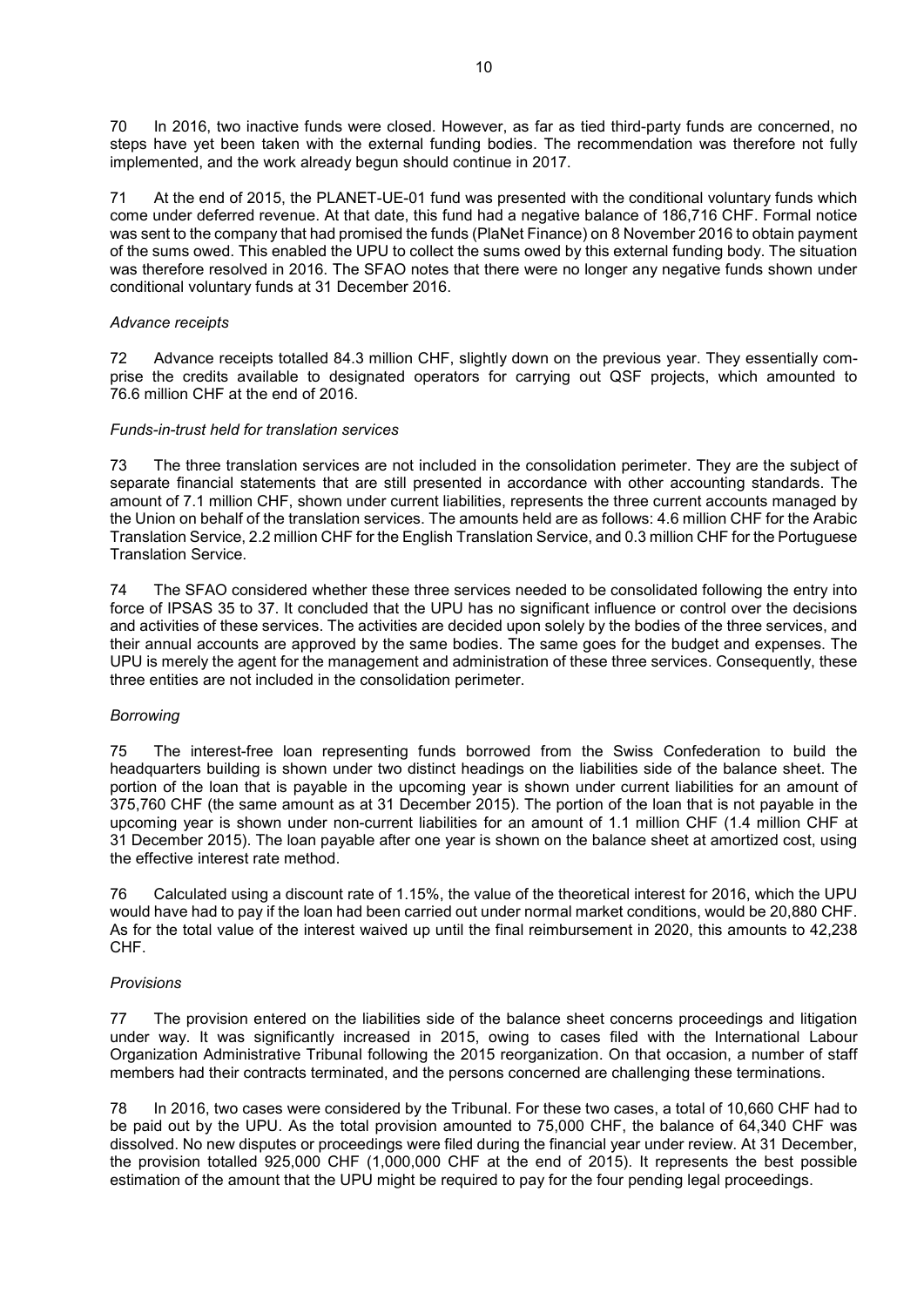### *Long-term employee benefits*

79 In accordance with IPSAS 25, actuarial liability relating to pensions and various other UPU employee benefits has been put to account. The actuarial analysis was performed by the UPU consultant actuary.

80 Long-term employee benefits, calculated in accordance with IPSAS 25 using the projected unit credit method, are shown as a liability on the balance sheet for an amount of 135.6 million CHF. The two most significant amounts concern net obligations to the UPU Provident Scheme (87.6 million CHF) and after-service health insurance (45.5 million CHF). The details of all the obligations are given in note 12 to the consolidated financial statements.

81 The benefits for active staff working or retirees having worked in the three translation services were calculated separately by the consultant actuary, as their respective accounts are not consolidated.

82 The SFAO examined the application of IPSAS 25, the completeness and accuracy of the data used as a basis for the actuary's calculations, the assumptions used, and the entries into the accounts. This important item in the UPU balance sheet is IPSAS compliant. Regarding the assumptions used, the SFAO does, however, wish to point out that statistics on commutations of capital made upon retirement were requested during the audit. On the basis of the figures for 2014, 2015 and 2016, it was noted that such commutations are relatively frequent, with one person in two taking up this possibility. However, the actuarial assumptions refer to "No commutations of capital".

83 In the next actuarial survey, the SFAO invites the UPU to provide its actuarial expert with details of commutations of capital performed over the past few years, so that the assumptions used in the calculations can be adapted if necessary.

84 The SFAO also points out that IPSAS 25 will be replaced by IPSAS 39 as of 1 January 2018. One important consequence is that the so-called "corridor" approach will need to be abandoned. This is the method currently used by the UPU, which means that actuarial differences are not immediately shown in the accounts. For the UPU, this change in standard will mean retroactive application of the new rules: in other words, the figures for 2017, including the opening balances at 1 January 2017, will need to be readjusted.

85 For the next closure, the SFAO encourages the UPU to ask its actuarial expert to calculate the employee benefits liabilities in two different ways: according to IPSAS 25 (at 31 December 2017), and according to the new IPSAS 39 (at 31 December 2017, but also at 1 January 2017). This will provide the values and information to be included in the 2017 annual accounts, but also the comparative elements for 2017 that will need to be mentioned in the consolidated financial statements for 2018.

86 With the new IPSAS 39, a new concept will be introduced, namely that of risk sharing. The valuation of Swiss pension funds according to international financial reporting standards (IFRS, IAS 19) has been the subject of a lengthy debate between experts and businesses. The employer's obligation towards its pension fund can be difficult to define. For example, stabilization measures may entail changes in employees' benefits. This means that risk is shared between the employer and employees. Swisscom implemented this solution for its 2016 financial statements. Note that this concept of risk sharing in provident plans, applicable under IAS 19, will likewise be applicable under IPSAS 39.

87 By way of example, here are a few actions that a provident scheme could take in response to a funding shortfall:

- Reduce the interest credited to employees' savings accounts;
- Modify the conversion rate used to convert the retirement capital into the pension;
- Require additional employee and employer contributions.

88 The accounting situation should be a realistic reflection of the future retirement benefit obligations and the Provident Scheme's situation. The impact of risk sharing depends on how the organization foresees the future development of the Provident Scheme and the actions it will take.

89 At the UPU, taking account of risk sharing would help to offset the negative impact of the elimination of the so-called "corridor" method. The employee benefit obligations presented in the balance sheet could be reduced by taking account of employees' participation in the planned stabilization measures. Any discussions in this area need to be started well in advance, as there will be numerous factors to be considered and decided upon before any calculations can begin.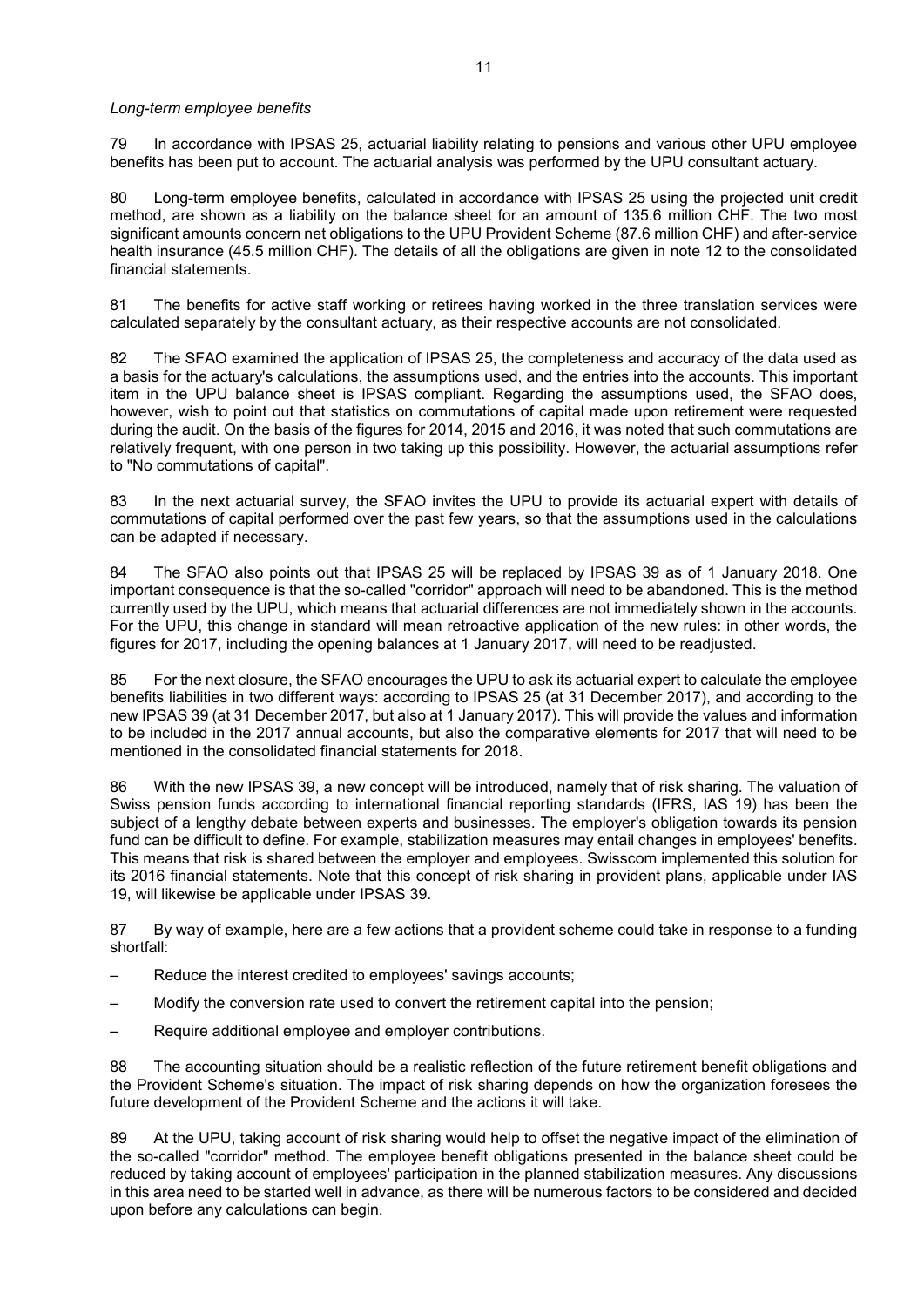90 The SFAO recommends that the UPU conduct a study, with its actuarial expert, to determine the possibilities in terms of taking account of the concept of risk sharing to be introduced with the entry into force of the new IPSAS 39. The SFAO should be informed of the interim findings.

**Comments by the Director General:** This point will be discussed with the consultant actuary to examine the best way forward.

## *Net assets*

91 Net assets comprise tied own funds, $4$  untied (or uncommitted) own funds, $5$  and reserves. The reserves are made up of the Social Fund, the IPSAS reserve, the building reserve, and the Special Activities Fund. The significant cumulative deficit of Union funds is the result of the switch to IPSAS on 1 January 2011, in particular the recognition of actuarial commitments relating to pensions and various other UPU employee benefits. At the end of 2016, the shortfall on the balance sheet stood at 85.9 million CHF.

92 Among the reserves there is one called "Special Fund Cafeteria". This has a balance of 15,822 CHF, which has not changed in several years. The SFAO questions the usefulness of such a special fund which has no specific regulatory basis. Without making any formal recommendation, given the insignificance of the balance concerned, I encourage the UPU to consider the possibility of incorporating this reserve into "Social Fund capital".

## *Revenue and expenses*

93 The Union's revenue and expenses were the subject of analytical checks and detailed tests based on the materiality threshold applied for both the interim and final audits.

94 As regards staff costs, detailed checks were carried out on the September 2016 salaries of about 20 people. All the elements making up the salary were checked, and no errors were found.

95 However, a negative point needs to be raised in terms of the keeping of personnel files. The SFAO found that certain family declarations were missing from files, even though the DRH regularly asks the persons concerned to provide them. These documents and the associated ones (proof of financial support for a father or mother, declaration of schools, spouses' pay slips, etc.) are not systematically filed in the personnel files, but are deposited with a DRH staff member. According to information received, it appears that no one is formally responsible for filing these documents. As all the required elements were nonetheless supplied to the SFAO, it will refrain from issuing a formal recommendation on this subject. It would, however, stress that this point was already raised under previous audits, and it encourages the DRH to take the necessary organizational measures to give someone formal responsibility for managing and filing family situation declarations and associated documents.

96 Other areas such as sales, voluntary contributions, statutory contributions and other annual contributions, interest on accounts receivable, project expenses, travel expenses, consultants' services and external contracts, general operating costs and financial income and expenses were the subject of spot checks during the interim and final audits. These did not reveal any significant problems.

## *Related party information*

97 Note 18 to the consolidated financial statements shows an amount of 2.9 million CHF for 2016, corresponding to the salaries (annual average) of the 10 senior managers at the UPU (3.6 million CHF for 10.3 senior managers at the end of 2015). IPSAS 20, paragraph 34 (a), expressly requires that a distinction be made between the individuals at the head of an organization<sup>[6](#page-11-2)</sup> and the directors subordinated to them. The SFAO raised this issue in previous reports and formally recommended in the report for 2012 that this distinction be made. In his comments, the Director General stated that the UPU prefers to publish related party information in an aggregate fashion. Although this practice is not entirely IPSAS compliant, the SFAO did not modify its audit opinion.

<span id="page-11-0"></span><sup>4</sup> Accumulated surplus of other funds and accumulated surplus of controlled entities.

<span id="page-11-1"></span><sup>5</sup> Accumulated deficit of Union funds.

<span id="page-11-2"></span><sup>6</sup> The Director General and Deputy Director General.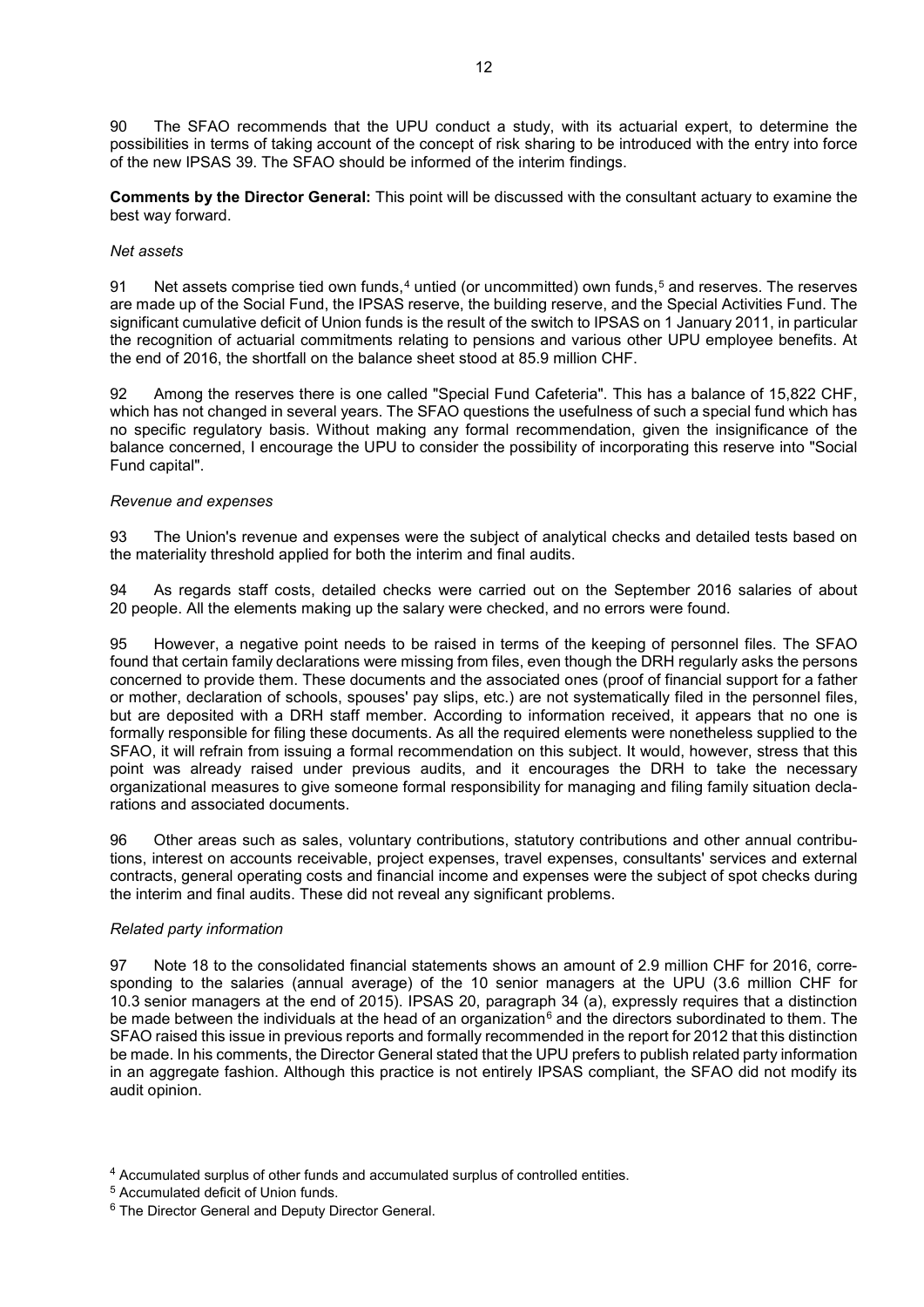**N.B. –** The SFAO takes note of the UPU's preference in this case and notes that it is not in compliance with IPSAS 20. However, as in previous financial periods, it finds that the issue is not serious enough for it to modify its audit opinion. It is nevertheless the External Auditor's duty to bring the matter to the attention of member countries.

## *Statement of cash flow*

98 The SFAO reviewed the positions in the table of cash flows (financial statement IV) and checked the amounts presented against the opening and closing balances. The table presented can be considered free of significant errors.

### *Financial risks*

99 In accordance with IPSAS 28 to 30, the UPU provides different information on the financial instruments in note 24 to the financial statements. This information has been checked and is correct.

### *Unrecognized contractual commitments*

100 According to IPSAS 1,[7](#page-12-0) the notes should provide information on unrecognized contractual commitments. In addition, according to IPSAS  $17$ , $8$  the notes must also indicate, for each category of tangible assets included in the consolidated financial statements, the amount of contractual commitments for the acquisition of property, plant and equipment. Up until 2016, no formal procedure for identifying unrecognized contractual commitments existed within the organization. That is why the SFAO recommended to the DFI, in its report of 27 June 2016, that such a procedure be put in place.

101 On closing the 2016 accounts, the DFI took the necessary steps, and the work done enabled unrecognized contractual commitments totalling 8.1 million CHF (8.5 million CHF at the end of 2015) to be identified. These were mentioned in note 25 to the consolidated financial statements.

102 In this note 25, the UPU also referred to its commitments relating to operational leasing and income expected from rental of premises. The figures were checked, and the presentation adopted is compliant with the relevant IPSAS standards.

#### *Contingent liabilities*

103 As explained in note 26 of the consolidated financial statements, the Union has relationships with three language groups which provide translation services to the UPU member countries belonging to each group. These groups function independently of the Union, which is why their accounts are not consolidated. They appoint their own staff, and their rules state that "any financial consequences of a dispute or appeal to the ILO Administrative Tribunal are to be borne by the language group concerned".

104 However, some of the ILO case law indicates that a potential Union obligation towards staff of the three translation services cannot be completely ruled out. Low though this risk is, the UPU mentioned the obligations relating to staff benefits as a possible liability. At the end of 2016, the total amount of 11.4 million CHF (11.1 million CHF at the end of 2015) represented the net obligations of the three translation services towards their staff for the Provident Scheme and health insurance after separation from service. The amount in question was calculated by the UPU consultant actuary using the same methodology as for staff benefit obligations for Union staff and staff of the other entities included in the consolidated accounts.

<span id="page-12-1"></span><span id="page-12-0"></span><sup>7</sup> IPSAS 1, point 129.d. <sup>8</sup> IPSAS 17, point 89.c.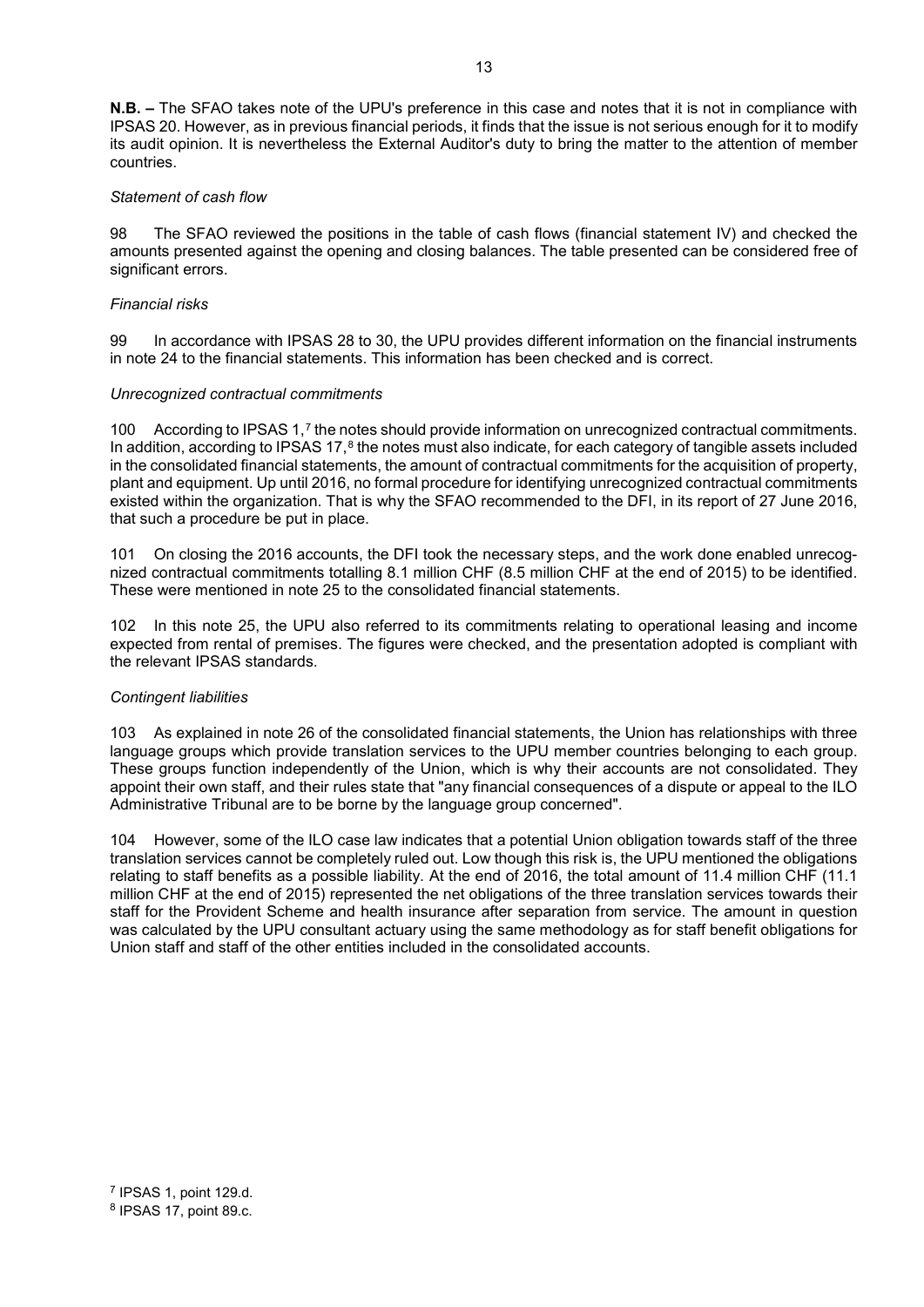### *Segment reporting*

105 This information appears in note 27 to the consolidated financial statements. The goal of such reporting is to break down assets, liabilities, expenses and revenue into the various segments. The presentation adopted by the UPU complies with the requirements of IPSAS 18.

### *UPU\*Clearing*

106 The SFAO carried out a specific analysis of the UPU\*Clearing system. This analysis was aimed at identifying the transactions possible with this system, examining the existing ICS at the UPU, and assessing the risk of "misuse" of the system for illegal or fraudulent ends. Of course, the ICS of the system's users could not be examined by the SFAO.

- 107 The SFAO came to the following conclusions:
- The users of the system constitute a closed, clearly identified group.
- Various control measures exist.
- All bills entered in the system had already been through a double appropriate procedure (CN xx forms) or double checking (UPU bills). Furthermore, these approval and control procedures are performed by persons other than those who enter the bills in the system. As such, there is a separation of functions which strengthens the ICS.
- The UPU never has to pay anything to members of the system. This means that, for the organization, there is zero risk of wrongful disbursement of funds.

108 The main potential risk identified concerns the entry by a member in net.WEB of erroneous bills, or bills already paid. It is therefore the system participants, rather than the UPU, which need to put in place effective ICS measures to avoid accepting an incorrect bill. Under the Clearing Regulations, each debtor country is responsible for checking the bills sent to it by other postal administrations.

109 Following the various checks, the SFAO feels that the use of the UPU\*Clearing system for fraudulent purposes is not impossible, but unlikely. To do so would mean staging a fraud involving several different parties (those approving CN xx forms, those managing bank payment details, users of net.WEB), in at least two different countries.

*List of additional entries not put to account*

110 The SFAO has no additional entries not put to account to mention this year.

# **Conclusion**

111 As a result of the work carried out, the SFAO is in a position to confirm that the UPU's 2016 consolidated financial statements have been presented in conformity with IPSAS. Moreover, and considering the predefined materiality threshold, it also confirms that the accounting data published in the consolidated financial statements corresponds with the UPU accounts.

112 Consequently, it is able to issue the audit opinion attached to this report and drawn up in accordance with paragraph 5 of the Additional terms of reference governing external audit (annexed to the UPU Financial Regulations).

SWISS FEDERAL AUDIT OFFICE (External Auditor)

Eric-Serge Jeannet Didier Monnot<br>
Deputy Director<br>
Deputy Director

Head of Audit Mandates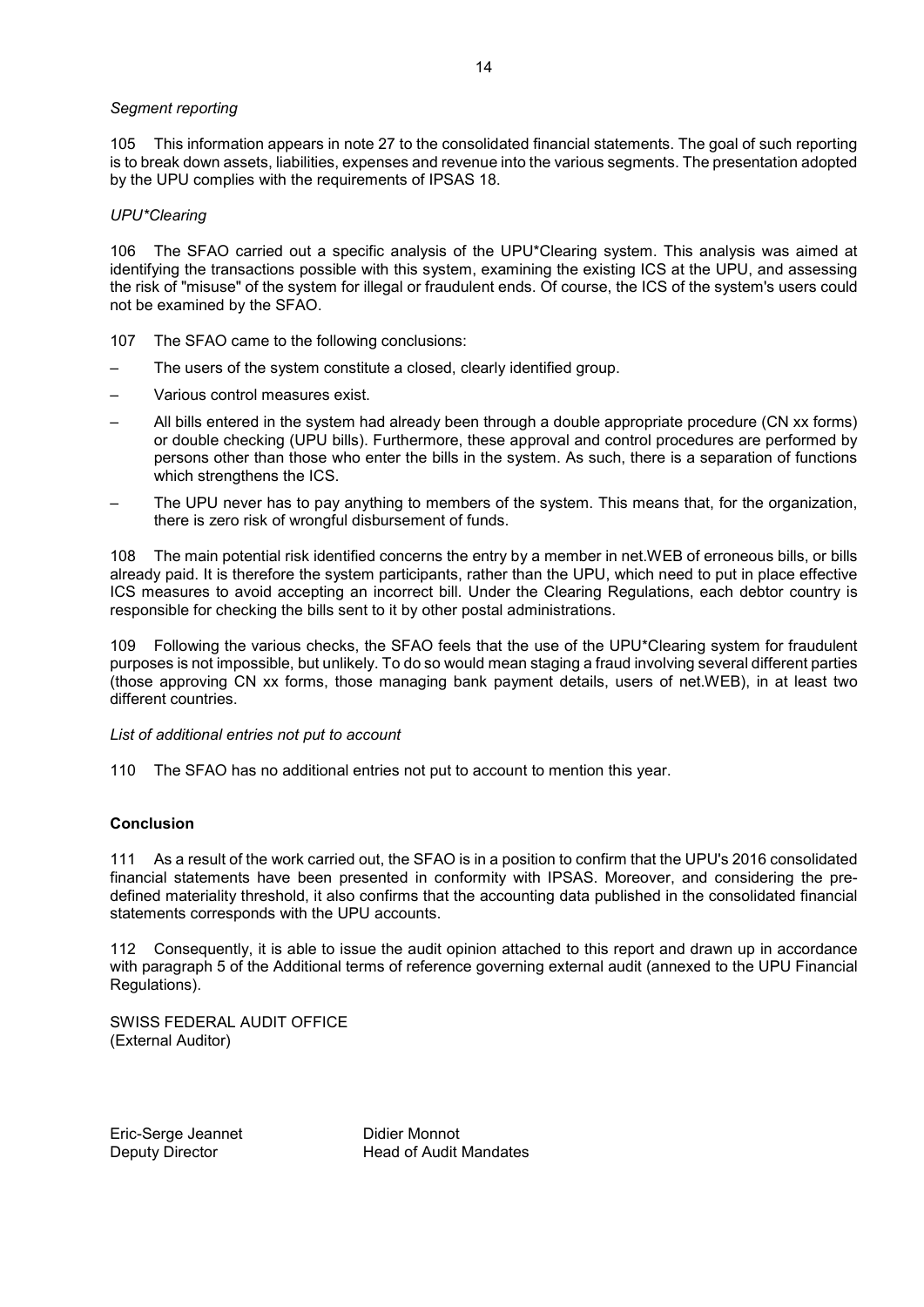## **External auditor's report**

To the Council of Administration of the Universal Postal Union (UPU)

## *Opinion*

The SFAO has audited the consolidated financial statements of the UPU at 31 December 2016, which comprise the statement of financial position (financial statement I), the statement of financial performance (financial statement II), the statement of changes in net assets (financial statement III), the statement of cash flow (financial statement IV), and the statement of comparison of budget and actual amounts (financial statement V), together with the notes attached to the financial statements, including the summary of the principal accounting methods.

In the SFAO's opinion, the consolidated financial statements present fairly, in all material aspects, the financial position of the UPU at 31 December 2016, and its financial performance and cash flows for the financial year ending on that date, in accordance with the provisions laid down in the International Public Sector Accounting Standards (IPSAS) and the UPU Financial Regulations.

## *Basis for the opinion*

The SFAO conducted its audit in accordance with the International Standards on Auditing (ISAs). Its responsibilities under those standards are further described in the "Auditor's responsibilities for the audit of the financial statements" section of this report. The SFAO is independent of the UPU in accordance with the ethical rules applicable to its audit of the consolidated financial statements in Switzerland, and it has fulfilled its other ethical responsibilities in accordance with these rules. It believes that the audit evidence it has obtained is sufficient and appropriate to provide a basis for its opinion.

## *Responsibilities of the UPU management for the consolidated financial statements*

The management is responsible for the preparation and fair presentation of the consolidated financial statements in accordance with IPSAS and the UPU Financial Regulations, and for such internal control as it deems necessary to enable the preparation of consolidated financial statements that are free from material misstatement, whether due to fraud or error.

In preparing the financial statements, the management is responsible for assessing the UPU's ability to continue as a going concern, disclosing, as applicable, matters related to going concern and using the going concern basis of accounting unless the management either intends to liquidate the UPU or to cease operations, or has no realistic alternative but to do so.

Those charged with governance are responsible for overseeing the UPU's financial reporting process.

## *Auditor's responsibilities for the audit of the financial statements*

The SFAO's objectives are to obtain reasonable assurance about whether the consolidated financial statements as a whole are free from material misstatement, whether due to fraud or error, and to issue an auditor's report containing its opinion. Reasonable assurance is a high level of assurance, but is not a guarantee that an audit conducted in accordance with ISAs will always detect a material misstatement when it exists. Misstatements can arise from fraud or error and are considered material if, individually or in the aggregate, they could reasonably be expected to influence the economic decisions of users taken on the basis of these financial statements.

As part of an audit in accordance with ISAs, the SFAO exercises professional judgement and maintains professional scepticism throughout the audit. It also:

– Identifies and assesses the risks of material misstatement of the financial statements, whether due to fraud or error, designs and performs audit procedures responsive to those risks, and obtains audit evidence that is sufficient and appropriate to provide a basis for its opinion. The risk of not detecting a material misstatement resulting from fraud is higher than for one resulting from error, as fraud may involve collusion, forgery, intentional omissions, misrepresentations, or the override of internal control;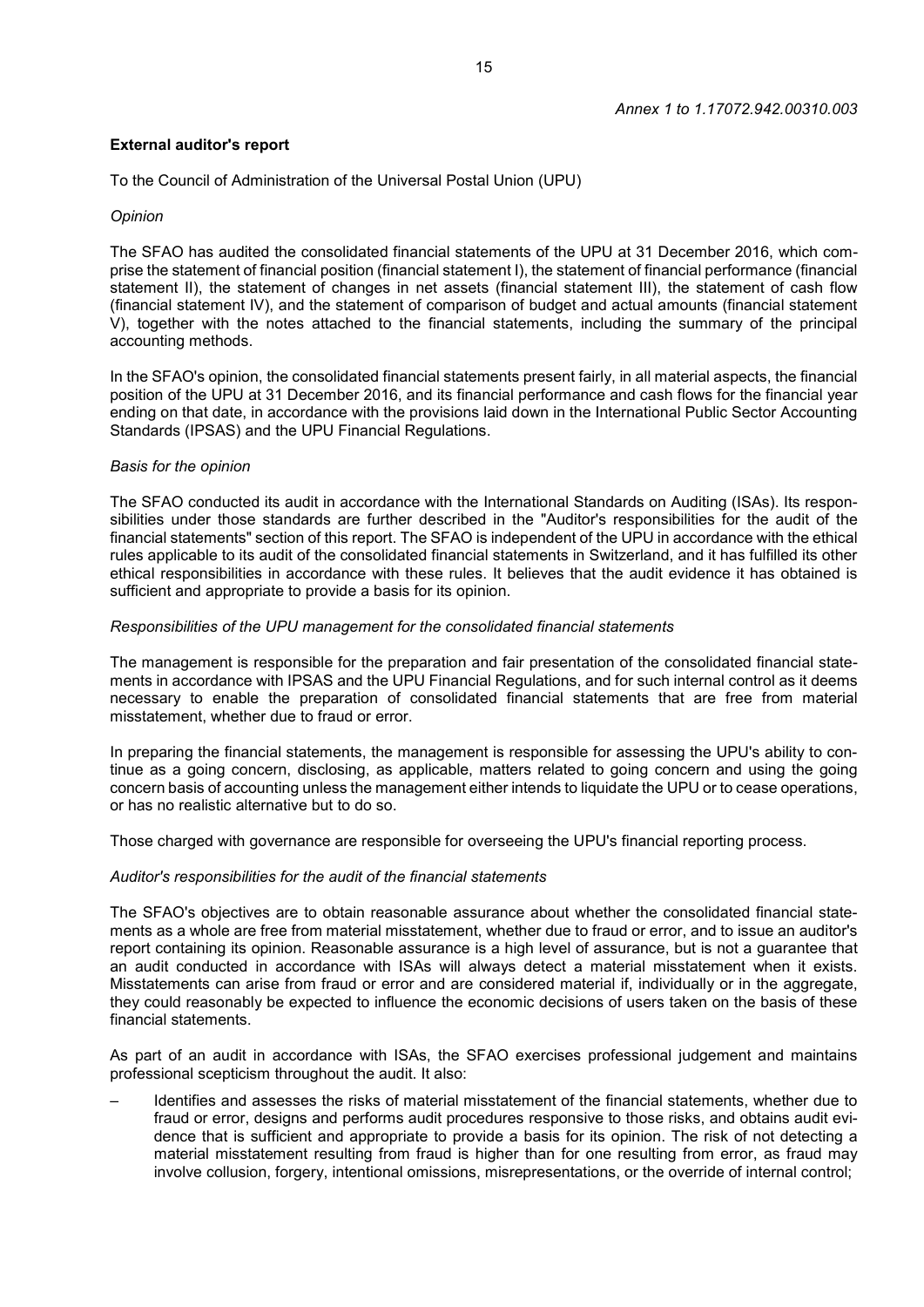- Obtains an understanding of internal control relevant to the audit in order to design audit procedures that are appropriate in the circumstances, but not for the purpose of expressing an opinion on the effectiveness of the UPU's internal control;
- Evaluates the appropriateness of accounting policies used and the reasonableness of accounting estimates and related disclosures made by the management;
- Draws conclusions as to the appropriateness of the use of the going concern basis of accounting and, based on the audit evidence obtained, whether a material uncertainty exists related to events or conditions that may cast significant doubt on the UPU's ability to continue as a going concern. If the SFAO concludes that a material uncertainty exists, the SFAO is required to draw attention in its auditor's report to the related disclosures in the consolidated financial statements or, if such disclosures are inadequate, to modify its opinion. Its conclusions are based on the audit evidence obtained up to the date of its auditor's report. However, future events or conditions may cause the UPU to cease to continue as a going concern;
- Evaluates the overall presentation, structure and content of the financial statements, including the disclosures, and whether the financial statements represent the underlying transactions and events in a manner that achieves fair presentation;
- Obtain sufficient appropriate audit evidence regarding the financial information of the entities and business activities within the UPU to express an opinion on the consolidated financial statements. We are responsible for the direction, supervision and realization of the UPU audit, and assume full responsibility for our audit opinion.

The SFAO communicates with those charged with governance regarding, among other matters, the planned scope and timing of the audit and significant audit findings, including any significant deficiencies in internal control that it identifies during its audit.

Berne, 16 June 2017

SWISS FEDERAL AUDIT OFFICE[9](#page-15-0) (External Auditor)

Eric-Serge Jeannet Didier Monnot<br>
Deputy Director Chead of Audit

Head of Audit Mandates

<span id="page-15-0"></span><sup>9</sup> Postal address: Monbijoustrasse 45, CH–3003 Berne.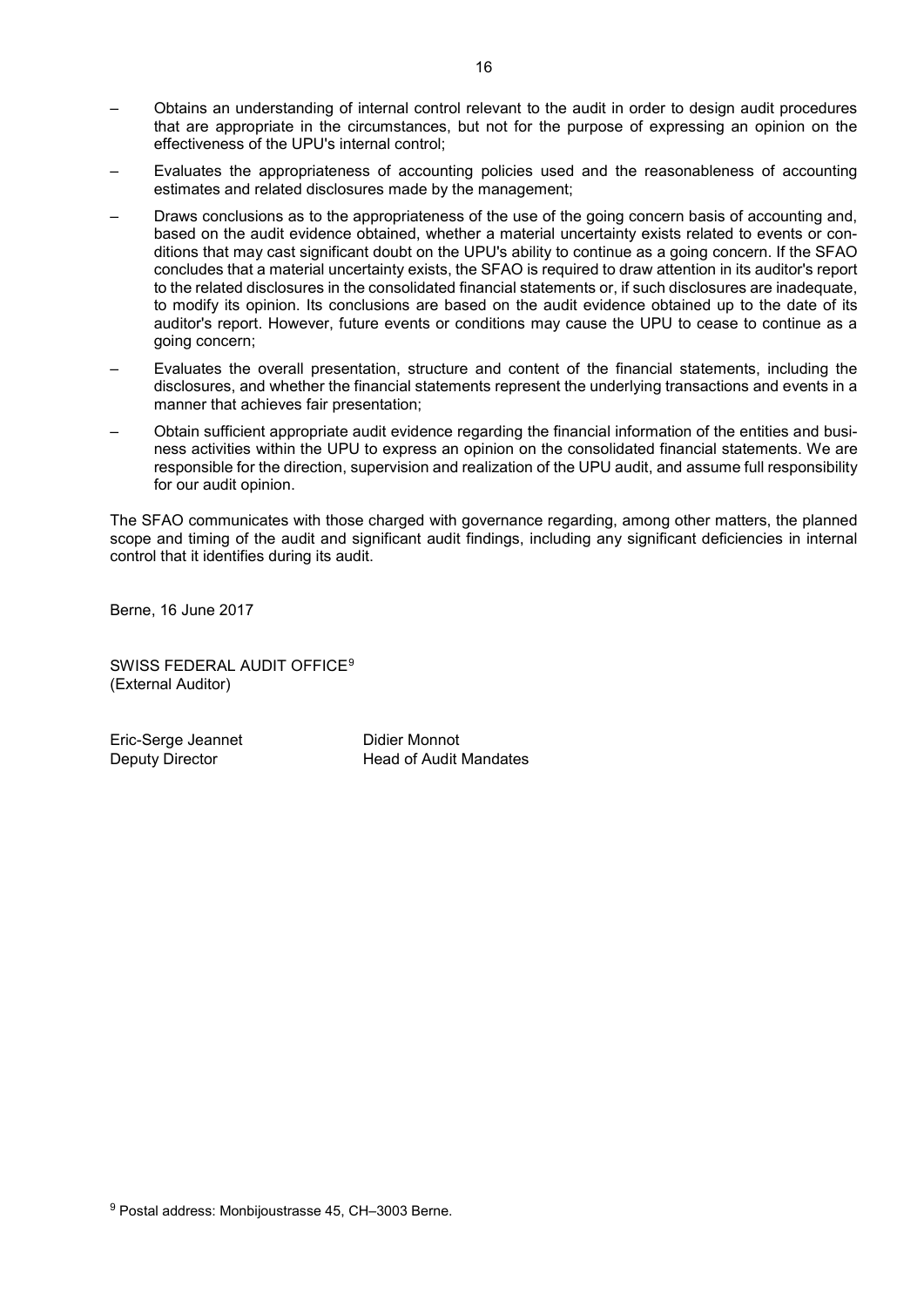# **Follow-up of recommendations from previous audits**

As indicated in paragraph 12, this annex sets out the status of the recommendations issued in previous audit reports that have not been implemented.

|  |  | Summary table of outstanding recommendations |
|--|--|----------------------------------------------|
|--|--|----------------------------------------------|

| Audit report<br>Recommendations |            |                 |                        |               |                               |
|---------------------------------|------------|-----------------|------------------------|---------------|-------------------------------|
| No.                             | Date       | No.             | Type <sup>10</sup>     | Unit          | Planed date of implementation |
| 12390                           | 20.12.2012 | 3               | Management             | <b>DRH</b>    | 31.05.2017                    |
| 12390                           | 20.12.2012 | $\overline{4}$  | Management             | <b>DRH</b>    | 31.05.2017                    |
| 12390                           | 20.12.2012 | $6\phantom{1}$  | Management             | <b>DRH</b>    | 31.12.2017                    |
| 13262                           | 13.06.2013 | 1               | IT                     | <b>PTC</b>    | 30.06.2017                    |
| 13262                           | 13.06.2013 | 3               | $\mathsf{I}\mathsf{T}$ | <b>PTC</b>    | 30.06.2017                    |
| 13262                           | 13.06.2013 | $\overline{4}$  | $\mathsf{I}\mathsf{T}$ | <b>PTC</b>    | 31.12.2017                    |
| 13262                           | 13.06.2013 | 5               | IT                     | <b>PTC</b>    | 31.03.2017                    |
| 13262                           | 13.06.2013 | $6\phantom{1}6$ | $\mathsf{I}\mathsf{T}$ | <b>PTC</b>    | 31.03.2017                    |
| 13264                           | 21.01.2014 | 1               | Management             | IB            | 30.06.2017                    |
| 13264                           | 21.01.2014 | $\overline{2}$  | Management             | <b>IB</b>     | 30.06.2017                    |
| 13264                           | 21.01.2014 | 3               | Management             | IB            | 30.06.2017                    |
| 13264                           | 21.01.2014 | $\overline{4}$  | Management             | <b>IB</b>     | 30.06.2017                    |
| 14190                           | 30.06.2014 | $\overline{2}$  | $\mathsf{I}\mathsf{T}$ | <b>PTC</b>    | 31.12.2016                    |
| 14192                           | 19.02.2015 | 5               | Management             | <b>DCSC</b>   | 31.12.2018                    |
| 14192                           | 19.02.2015 | $6\phantom{1}6$ | Management             | <b>DCSC</b>   | 31.12.2017                    |
| 15064                           | 02.09.2016 | 1               | Management             | <b>GR-MIS</b> | 31.12.2017                    |
| 15064                           | 02.09.2016 | $\overline{2}$  | Management             | <b>GR-MIS</b> | 31.12.2017                    |
| 15064                           | 02.09.2016 | 3               | Management             | <b>GR-MIS</b> | 31.12.2017                    |
| 15064                           | 02.09.2016 | $\overline{4}$  | Management             | <b>GR-MIS</b> | 31.12.2017                    |
| 15064                           | 02.09.2016 | 5               | Management             | <b>GR-MIS</b> | 31.12.2017                    |
| 16114                           | 27.06.2016 | 1               | <b>FS</b>              | <b>DFI</b>    | 31.12.2017                    |

As the table shows, there are still 21 outstanding recommendations. A detailed list of the recommendations still outstanding along with their current status is presented below.

**Comment by the Director General:** For all the recommendations, objectives for implementation were agreed between the General Management and the specialist directors. They will be followed up by the General Management and the Internal Audit Committee.

The human resources strategy for 2017–2020 has been adjusted. In addition, administrative instruction 22, "Flexitime and the UPU time-keeping system", is in the process of being changed. A new IT strategy is being rolled out. A new IT Advisory Committee was formed in 2017.

<span id="page-16-0"></span><sup>10</sup> FS: recommendations concerning the financial statements, presentation of accounts and accounting Management: recommendations concerning management in general.

IT: recommendations concerning IT.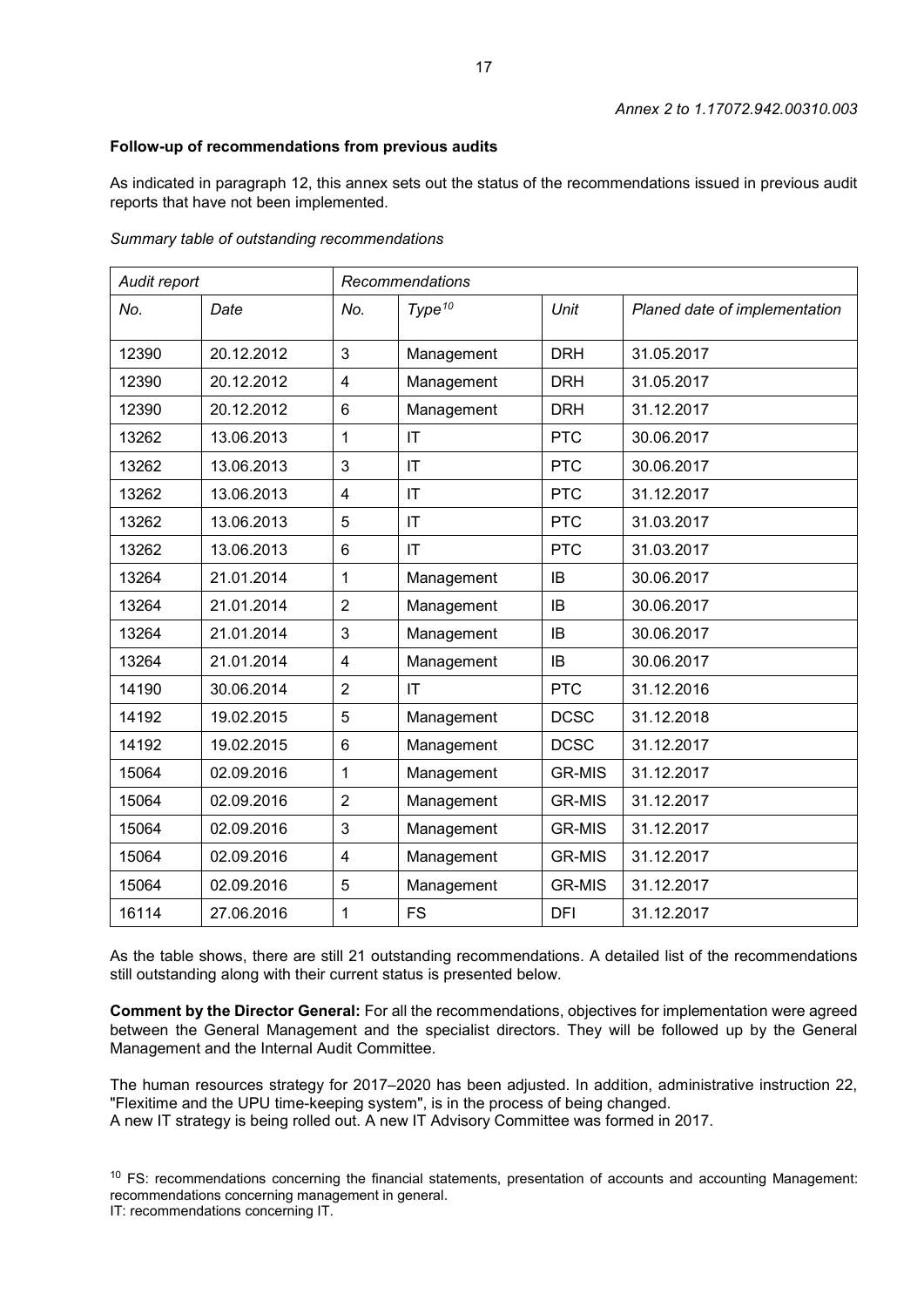A procurement policy was approved in March of this year. This should respond to the SFAO's recommendations.

## **Detailed table of outstanding recommendations**

**Recommendation 3 from the 20 December 2012 financial audit report (No. 12390) on the process for managing working hours and absences:** I invite the UPU to revise and regularly update its HR strategy.

**Comments by the Director General:** The new cycle (2013–2016) started on 1 January 2013. The Doha Postal Strategy sets the UPU objectives for the cycle. However, as the purpose of the DRH is to provide administrative support to the IB, it requires a certain period of time to better understand the needs and objectives of the other IB directorates, in order to respond in an optimal and comprehensive manner. However, the DRH can already put together its general HR strategy for the new cycle based on the strategy from the last cycle and the Doha Strategy. The DRH could thus present a strategy outline at the next CA session.

*Status according to the follow-up conducted in August 2015:* The recommendation has not yet been implemented. The SFAO will review the implementation of this recommendation in August 2017.

**Recommendation 4 from the 20 December 2012 financial audit report (No. 12390) on the process for managing working hours and absences:** I recommend that the UPU update its processes for the management and monitoring of working hours and, in so doing, formalize its related internal control system. Further, an employee departure checklist could be created in addition to the recruitment checklist. The latter could be expanded to include basic training related to the DRH's administrative instructions.

**Comments by the Director General:** The DRH agrees with this recommendation.

The processes related to the management and monitoring of working hours should be updated using the application available for that purpose (Qualigram). This could be one of the DRH's objectives for 2013 and would result in the updating of the internal control system.

When an employee leaves (retirement, separation from service, death), the DRH uses an internal checklist to perform the necessary tasks. Since the process also concerns other directorates, like the DL and the DFI, it might be a good idea to consider creating a common checklist, if the directors concerned agree on the usefulness of such a tool.

As soon as the rules and administrative instructions have been updated, it would indeed be a good idea to provide staff with basic training on them. This training could be done through e-learning modules designed in cooperation with the DCDEV under the Trainpost project.

*Status according to the follow-up conducted in August 2015:* The recommendation has not yet been implemented. The SFAO will review the implementation of this recommendation in August 2017.

**Recommendation 6 from the 20 December 2012 financial audit report (No. 12390) on the process for managing working hours and absences:** To guarantee a certain degree of transparency and uniformity between directorates, and to establish a double-checking system (employee and supervisor), I invite the UPU to prepare an internal directive dealing with the allocation of working days to the headings of the Programme Budget. Spot checks could also be carried out regularly to compare this allocation to the actual working hours calculated by VisualWeb.

**Comments by the Director General:** The External Auditor has observed that the monthly allocation of working hours in relation to the Programme and Budget is carried out differently in the various directorates. The recommendation to publish an internal directive could indeed improve the transparency and uniformity of reporting in this area. The DRH could prepare a draft directive on this subject and submit it to the Management Committee prior to publication.

*Status according to the follow-up conducted in August 2015:* The recommendation has not yet been implemented. This issue should be handled jointly by the DRH and DFI. The SFAO will review the implementation of this recommendation in August 2017.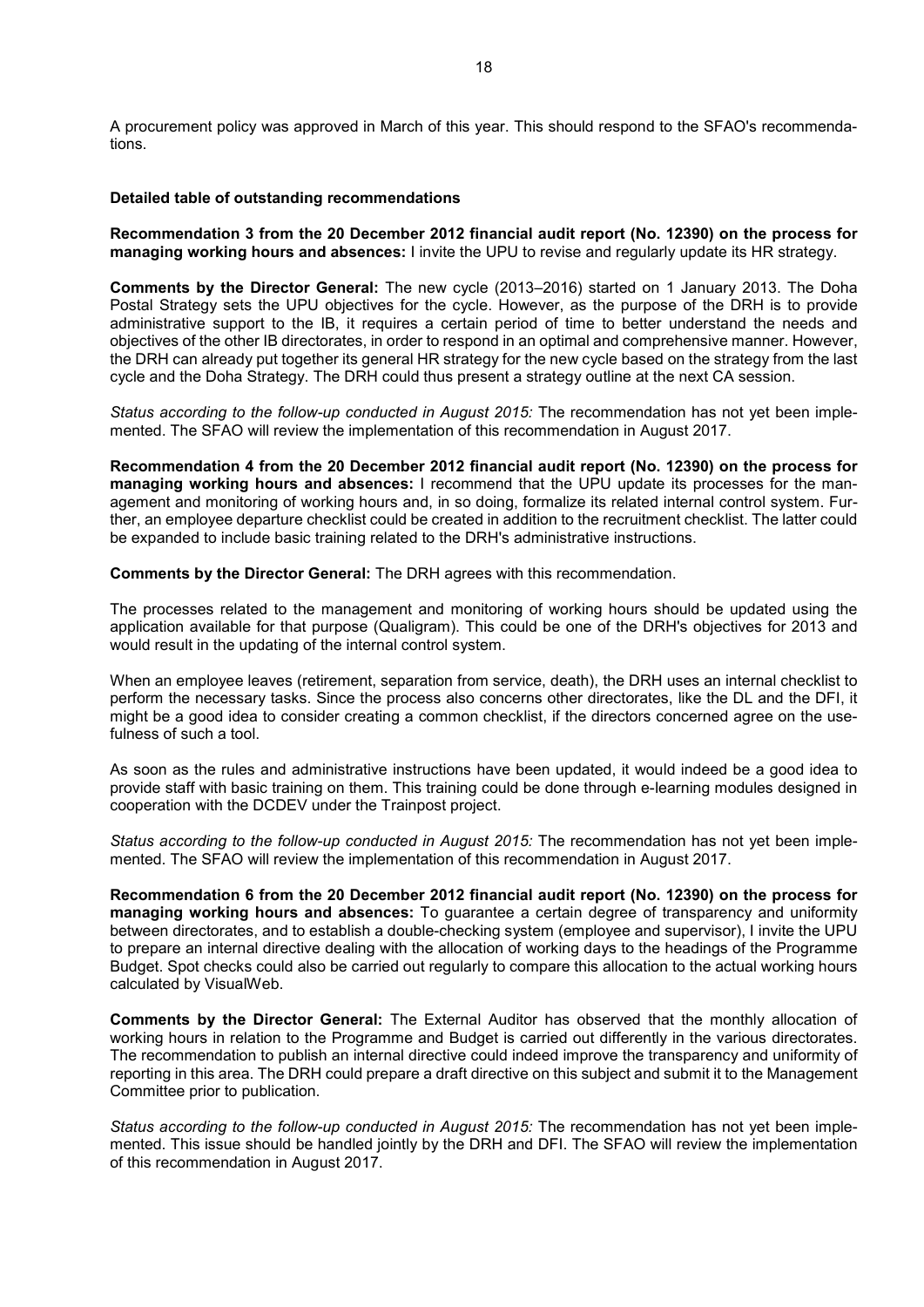**Recommendation 1 from the 13 June 2013 report (No. 13262) on the audit of the 2012 financial statements:** I invite the UPU to reinforce its IT governance for the whole organization, including the extrabudgetary units. This entails setting up an IT Steering Committee which would also have the role of coordinating all IT projects. I propose that the UPU draw inspiration from the COBIT (Control Objectives for Information and Related Technology) framework, which defines good practices in this area.

**Comments by the Director General:** The UPU agrees with the recommendation and has taken it into account for the work of the IT Steering Committee.

*Status according to the follow-up conducted in November 2016:* The merger of the DL.PIM and PTC entities officially took effect on 1 January 2017, simultaneously with the start of the new Congress cycle. To reinforce IT governance in the new organization, an IT "steering board" will be created. IT governance will henceforth cover the whole organization, i.e. all internal entities and the extrabudgetary cost centres (PTC, EMS, etc.). The PTC already uses the COBIT standard to define its processes. As this entity was not audited in 2016, the SFAO will check on this point during its future missions. In particular, it will be interesting to see how the UPU integrates existing processes into the new IT governance structure. The "steering board" will be an important element of the new organization, and will need to define the rules for IT governance.

**Recommendation 3 from the 13 June 2013 report (No. 13262) on the audit of the 2012 financial statements:** I welcome the initiative taken to optimize the project management process by adapting the HERMES methodology to the organization's needs. However, the current situation does not yet allow for optimal management of projects. This is why I recommended that the UPU introduce a system to improve project management. In carrying out an IT project, it is essential for project managers to be trained and supported by the IT service. The updating of the IT portfolio should involve all UPU directorates and units.

**Comments by the Director General:** The UPU agrees with the recommendation and has taken it into account for the work of the IT Steering Committee.

*Status according to the follow-up conducted in November 2016:* The UPU plans to define a new IT project methodology which will be implemented with the entry into force of the new organization. The old method of project management used by DL.PIM will be dropped. However, the UPU wishes to integrate a good number of elements from that approach into its new methodology.

**Recommendation 4 from the 13 June 2013 report (No. 13262) on the audit of the 2012 financial statements:** I encourage the UPU to continue its project to put in place an organization-wide business continuity management system, involving operational and IT stakeholders. This measure should serve to protect individuals and infrastructure, and ensure business continuity in the event of a disaster.

**Comments by the Director General:** The UPU agrees with the recommendation and has taken it into account for the work of the IT Steering Committee.

*Status according to the follow-up conducted in November 2016:* Only certain elements of the business continuity management (BCM) system are currently in place. There is still no full global concept. The UPU needs to continue its work in this area. Among other things, it is planned to develop/complete the business continuity plan (BCP), which forms part of the BCM. The UPU will also complete its disaster recovery plan (DRP), which currently exists solely for the systems of DL.PIM. The future DRP needs to also take account of the new IT architecture of the PTC, which is increasingly moving towards cloud solutions. Work in the BCM area, including the BCP and DRP, is planned for a second phase, following the end of the IT reorganization.

**Recommendation 5 from the 13 June 2013 report (No. 13262) on the audit of the 2012 financial statements:** I invite the UPU to take the necessary steps for all the organization's requests – i.e. from all directorates, and internal and external clients – to be submitted through one single system by all IB units.

**Comments by the Director General:** The UPU agrees with the recommendation and has taken it into account for the work of the IT Steering Committee.

*Status according to the follow-up conducted in November 2016:* The UPU plans to use a single request management tool across the whole organization following the merging of DL.PIM and the PTC. The current EasyVista-iDiL solution will be integrated into the PTC's ADILOFT application, including migration of open tickets. A review of NAVISION access rights has been carried out, but it has not been documented in EasyVista-iDiL.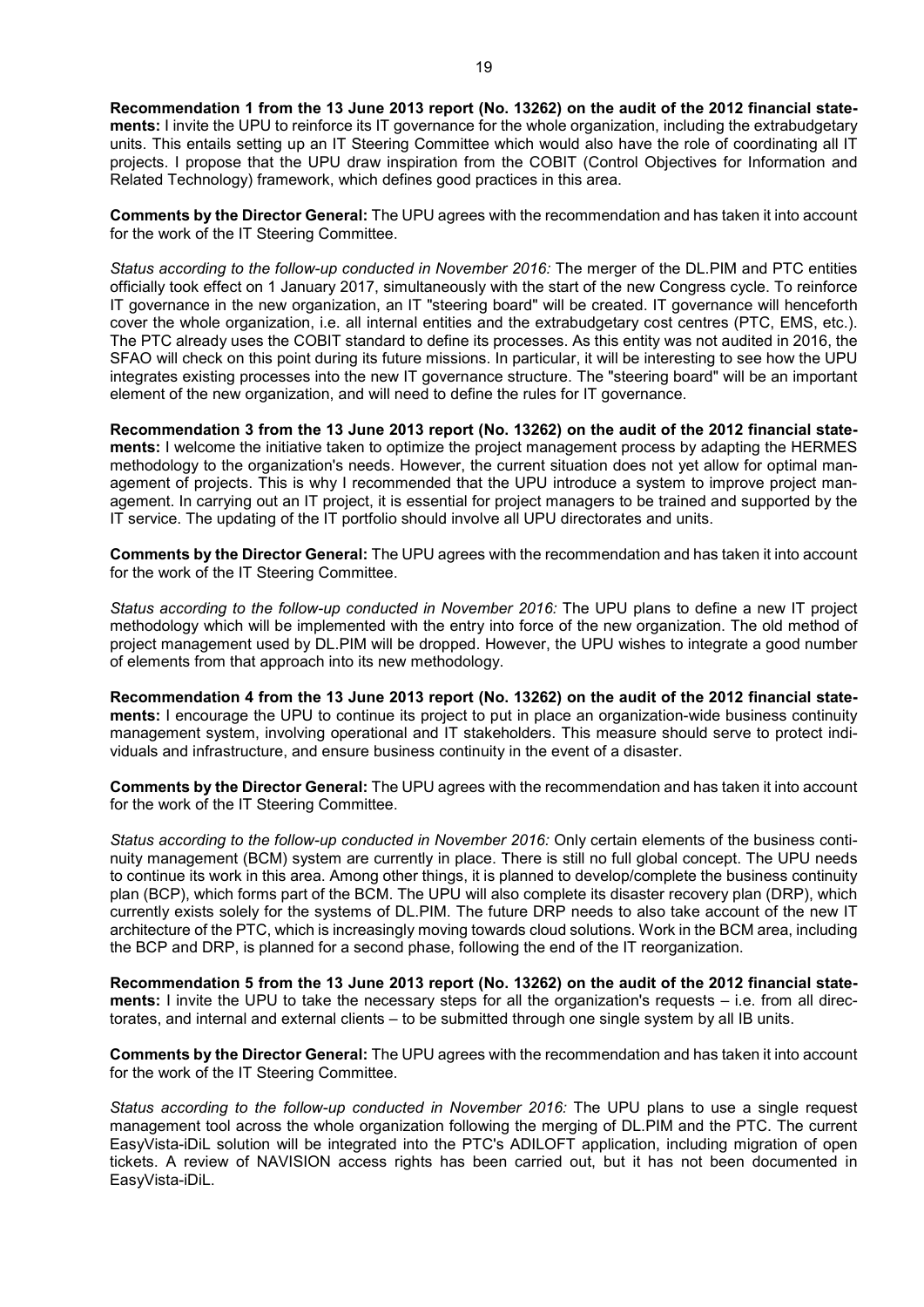**Recommendation 6 from the 13 June 2013 report (No. 13262) on the audit of the 2012 financial statements:** I repeat one of my previous recommendations, which was to put in place a formal process for harmonizing and automating the monitoring of relationships with external suppliers. The review and updating of contracts with third parties are integral parts of this process.

**Comments by the Director General:** The UPU agrees with the recommendation and has taken it into account for the work of the IT Steering Committee.

*Status according to the follow-up conducted in November 2016:* All contracts above 20,000 CHF need to be approved by the Tenders and Procurements Committee. Contracts with external suppliers are now monitored. The audit also showed that several services are involved in monitoring contracts and supplier relationships, and they use several different tools. To improve the situation, the UPU plans to manage all suppliers and contracts through a single central customer relationship management tool.

**Recommendation 1 from the 21 January 2014 report (No. 13264) on the financial audit on management of procurements and provision of services:** We recommend that the UPU formally appoint deputies for the Tenders and Procurements Committee (TPC) members. We also invite the UPU to define key criteria and required profiles for each member and each deputy sitting on this Committee.

**Comments by the Director General:** This recommendation will be implemented.

*Status according to the follow-up conducted in August 2015:* The recommendation is in the process of being implemented but it is still to be considered open. The recommendations stemming from this report were dealt with simultaneously within the framework of a project dealing with tenders and procurements headed by the Cabinet. The SFAO will review the implementation of this recommendation in August 2017.

**Recommendation 2 from the 21 January 2014 report (No. 13264) on the financial audit on management of procurements and provision of services:** We recommend that the UPU standardize exception requests sent by directorates to the TPC, in particular with a view to strengthening transparency and traceability of information and optimizing decision making by the Director General.

**Comments by the Director General:** The UPU will take steps to standardize exception requests, as recommended.

*Status according to the follow-up conducted in August 2015:* The recommendation is in the process of being implemented but it is still to be considered open. The recommendations stemming from this report were dealt with simultaneously within the framework of a project dealing with tenders and procurements headed by the Cabinet. The SFAO will review the implementation of this recommendation in August 2017.

**Recommendation 3 from the 21 January 2014 report (No. 13264) on the financial audit on management of procurements and provision of services:** We recommend that the UPU formally define rules stating that, at each session of the TPC, the principle of disqualification should be recalled before the decision is taken.

**Comments by the Director General:** The UPU agrees with the recommendation and will recommend to the Chair of the TPC that the principle of disqualification be formalized.

*Status according to the follow-up conducted in August 2015:* The recommendation is in the process of being implemented but it is still to be considered open. The recommendations stemming from this report were dealt with simultaneously within the framework of a project dealing with tenders and procurements headed by the Cabinet. The SFAO will review the implementation of this recommendation in August 2017.

**Recommendation 4 from the 21 January 2014 report (No. 13264) on the financial audit on management of procurements and provision of services:** We recommend that the UPU examine whether centralized administrative support for the directorates reporting to the TPC would enhance efficiency and serve the costbenefit principle.

**Comments by the Director General:** The UPU will study the possibility of introducing centralized administrative support for the TPC, taking into account resources and structures.

*Status according to the follow-up conducted in August 2015:* The recommendation is in the process of being implemented but it is still to be considered open. The recommendations stemming from this report were dealt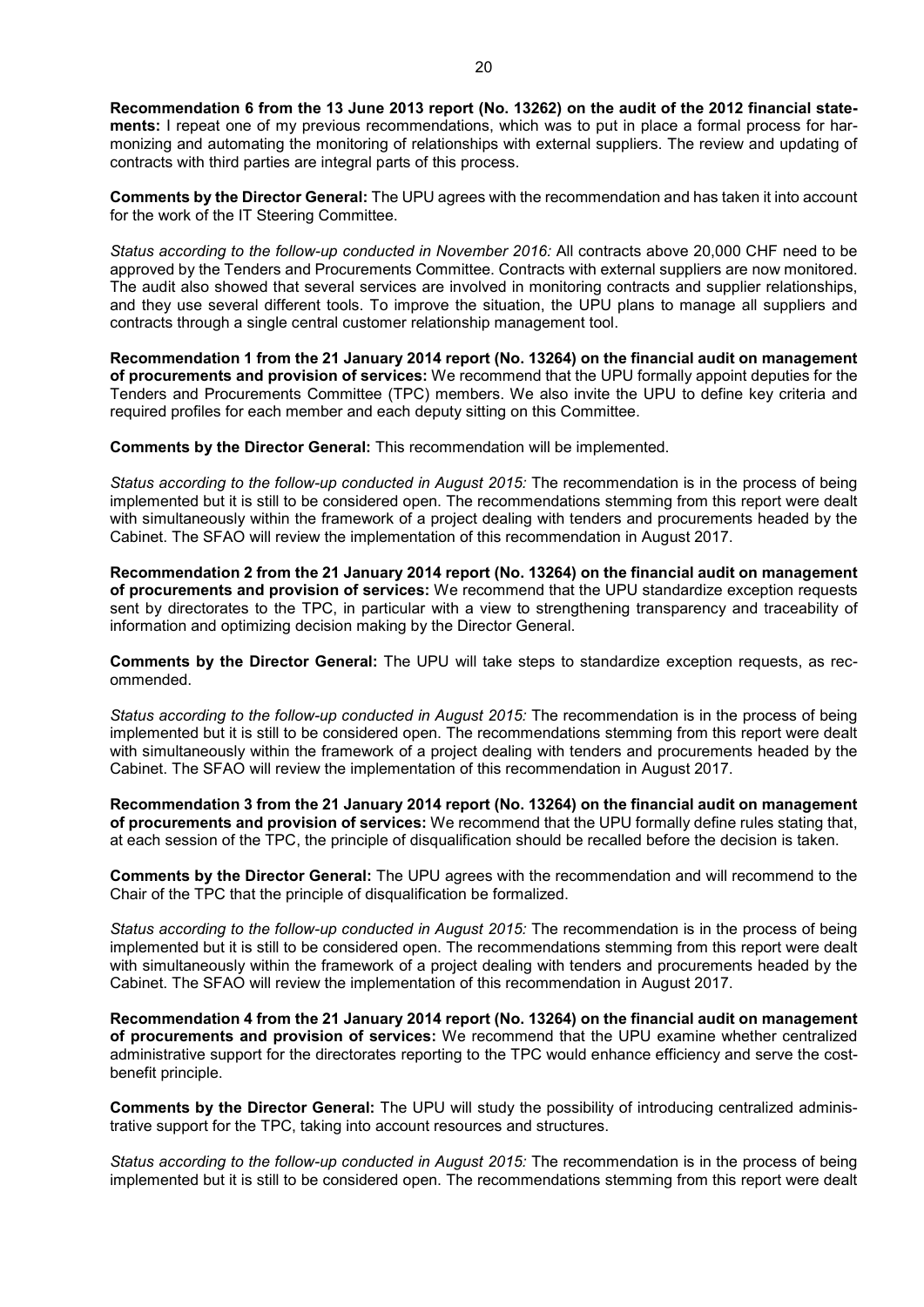with simultaneously within the framework of a project dealing with tenders and procurements headed by the Cabinet. The SFAO will review the implementation of this recommendation in August 2017.

**Recommendation 2 from the 30 June 2014 report (No. 14190) on the audit of the 2013 financial statements:** The management and review of users and access rights for the salary management systems should be assigned to the DRH so as to respect the separation between IT and HR.

**Comments by the Director General:** I agree with this recommendation; henceforth, the DRH will be responsible for managing access rights to the business applications relating to HR.

*Status according to the follow-up conducted in November 2016:* This recommendation has not yet been implemented. This point will be reviewed again once the new HR applications have been put in place.

**Recommendation 5 from the 19 February 2015 report (No. 14192) on the financial monitoring audit of the internal control system project:** We also recommend that the UPU strengthen its ICS control strategy. The results of the ICS report addressed to the Director General should be used to define the objectives of the mandates assigned to the internal auditor, so that a key process can be audited each year over a five-year cycle.

**Comments by the Director General:** Consolidating the coordination of oversight functions within a single entity attached to the Executive Office will strengthen the link between the internal audit function and the ICS. However, it should be noted that, in accordance with the recommendations made as part of the audit of the evaluation of the internal audit service (recommendation No. 5), the internal audit mandates are established on the basis of the most recent risk analysis conducted at the UPU (first half of 2014).

*Status according to the follow-up conducted in August 2015:* The SFAO welcomes the fact that the mandates of the internal audit service are chosen on the basis of risk analysis. However, it also sees one of the tasks of the internal auditor as being to check the "monitoring loop" through sampling and according to a rotation plan. Consequently, the SFAO feels that the UPU needs to ensure that it implements this recommendation when it comes to draw up the mandate for the new service provider designated as internal auditor for the 2017–2022 period. The SFAO therefore considers that this recommendation stands. The SFAO will review the implementation of this recommendation in August 2017.

**Recommendation 6 from the 19 February 2015 report (No. 14192) on the financial monitoring audit of the internal control system project:** The UPU should put into place a process for identifying and managing risks within each directorate and should incorporate the most important risks in the risk matrix developed for the ICS. The work of formalizing the processes should be continued. A quality control process should make it possible to check the relevance of the processes, risks and controls defined.

**Comments by the Director General:** This process for identifying and managing risks already exists through the monitoring loop, as part of which directorates must identify all risks relating to the ICS in their respective areas. This is all the more true since the integration of the BCP into the evaluation annexes. The work of formalizing processes with Qualigram will continue in 2015; the tool is already used in a number of contexts (Klastoo, DAJ processes, etc.).

*Status according to the follow-up conducted in August 2015:* This recommendation has not been fully implemented: the first phase may be considered completed; however, the work on formalization of processes, and implementation of quality assurance, is still to be done. The SFAO will review the implementation of this recommendation in August 2017.

**Recommendation 1 from the 2 September 2016 report (No. 15064) on the financial monitoring audit of the internal control system project:** We encourage the UPU to identify, for each directorate, an ICS objective to be included in the annual performance assessments. We also recommend that the UPU update the work descriptions of the GR-MIS programme coordinator and expert by including formal ICS objectives to be achieved.

**Comments by the Director General:** An ICS-related objective was included among the annual objectives assigned to directors in 2016. The terms of reference of the GR-MIS programme expert were established in 2016, and those of the coordinator will be established during the first half of 2017.

*Status update:* The SFAO has not performed follow-up on this recommendation. The first review will take place in August 2017.